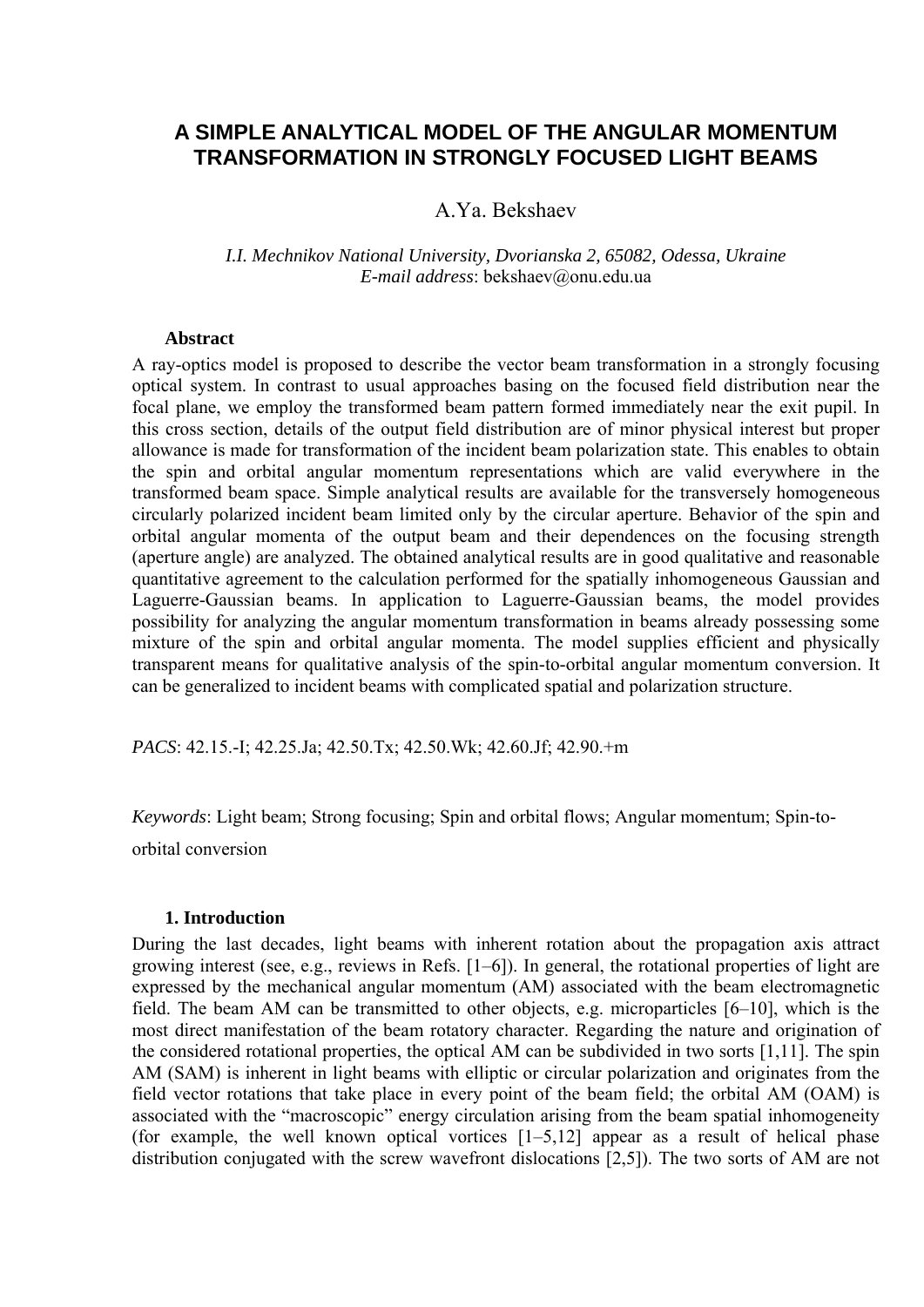fully autonomous notions; moreover, only the total AM of the optical field satisfies requirements of gauge invariance while its spin and orbital parts do not [1,13]. They are well-defined quantities only in case of paraxial beams; nevertheless, in more general situations, parameters separately characterizing the spin and orbital AMs can also be introduced (for example, the spin and orbital AM fluxes [13]). Though with some theoretical imperfections, in current research practice the SAM and OAM are physically meaningful and suitable instruments of describing optical fields with rotational properties [14].

That is why the study of special features and interrelations between the two forms of the optical AM is an insistent problem of the contemporary optics. An important aspect of this problem, intensively addressed in the last few years, is the spin-to-orbital AM conversion induced by the beam transformations destroying its paraxial character, for example, sharp focusing [14–19]. Putting aside the theoretical subtleties concerning the unambiguous division of the beam angular momentum into the spin and orbital parts in the non-paraxial conditions, one can formally separate the contribution owing to the beam non-planar polarization and that originating from the beam spatial inhomogeneity, operating as follows [11,14,20]. In a monochromatic optical beam, the energy flow density (the Poynting vector time-averaged over the oscillation period) can be represented in the form

$$
\mathbf{S} = \mathbf{S}_c + \mathbf{S}_o \tag{1}
$$

where

$$
\mathbf{S}_c = \frac{c}{16\pi k} \operatorname{Im} \left[ \nabla \times (\mathbf{E}^* \times \mathbf{E}) \right], \quad \mathbf{S}_o = \frac{c}{8\pi k} \operatorname{Im} \left[ \mathbf{E}^* \cdot (\nabla) \mathbf{E} \right]. \tag{2}
$$

 $\text{Re}$   $\left[\text{Eexp}(-i\omega t)\right]$ , where the oscillation frequency  $\omega = ck$ ). The summands  $\mathbf{S}_c$  and  $\mathbf{S}_o$  are the so In this paper, the Gaussian system of units is used, *c* is the light velocity, *k* is the radiation wave number, and **E** is the complex electric field vector (the true electric field strength equals to Note that  $\left[\mathbf{E}^*\cdot(\nabla)\mathbf{E}\right]$  is the invariant Berry notation [20] of the vector differential operation that in called spin and orbital flow densities (spin and orbital currents) recently studied in detail [20–22]. Cartesian coordinates reads

$$
\mathbf{E}^*\cdot\big(\nabla\big)\mathbf{E}=E^*_\mathrm{x}\nabla E_\mathrm{x}+E^*_\mathrm{y}\nabla E_\mathrm{y}+E^*_\mathrm{z}\nabla E_\mathrm{z}
$$

where, as usual,  $\nabla = \mathbf{e}_x \frac{\partial}{\partial x} + \mathbf{e}_y \frac{\partial}{\partial y} + \mathbf{e}_z \frac{\partial}{\partial z}$  $\partial x$   $\partial x$  $\mathbf{e}_x \frac{\partial}{\partial x} + \mathbf{e}_y \frac{\partial}{\partial y} + \mathbf{e}_z \frac{\partial}{\partial z}$  $\frac{\partial}{\partial z}$  with **e**<sub>*x*</sub>, **e**<sub>*z*</sub> being the unit vectors of the coordinate axes

*x*, *y*, *z*. Since the Poynting vector is proportional to the electromagnetic field momentum [1,4,11], Eqs. (1) and (2) enable to express the electromagnetic angular momentum of the beam with respect to the certain reference point with radius-vector  $\mathbf{R}_0$  as a sum of two terms corresponding to the summands of Eq. (1),

$$
\mathbf{L} = \frac{1}{c^2} \operatorname{Im} \int \left[ (\mathbf{R} - \mathbf{R}_0) \times \mathbf{S} \right] d^3 R = \mathbf{L}_c + \mathbf{L}_o \tag{3}
$$

which can be reduced to forms

$$
\mathbf{L}_c = \frac{1}{8\pi\omega} \mathrm{Im} \int (\mathbf{E}^* \times \mathbf{E}) d^3 R \, , \quad \mathbf{L}_o = \frac{1}{8\pi\omega} \mathrm{Im} \int (\mathbf{R} - \mathbf{R}_0) \times [\mathbf{E}^* \cdot (\nabla) \mathbf{E}] d^3 R \, . \tag{4}
$$

Here **R** is the radius vector of the current point of 3D space, the integration is performed over the whole space and it is supposed that  $\mathbf{E} \to 0$  rapidly enough at  $|\mathbf{R}| \to \infty$ .

As is seen from Eqs. (4), the term  $\mathbf{L}_c$ , in contrast to  $\mathbf{L}_o$ , essentially involves the vector nature of the light wave and does not depend on the reference point position, which properties it shares with the SAM of a paraxial beam [1]. Moreover, in case of a paraxial beam propagating, say, along axis *z* its expression coincides with the usual SAM definition [1,4,23], so it can be referred to as the "non-paraxial SAM". The similar but opposite arguments allow the term  $\mathbf{L}_o$  to be considered as the non-paraxial OAM of a beam.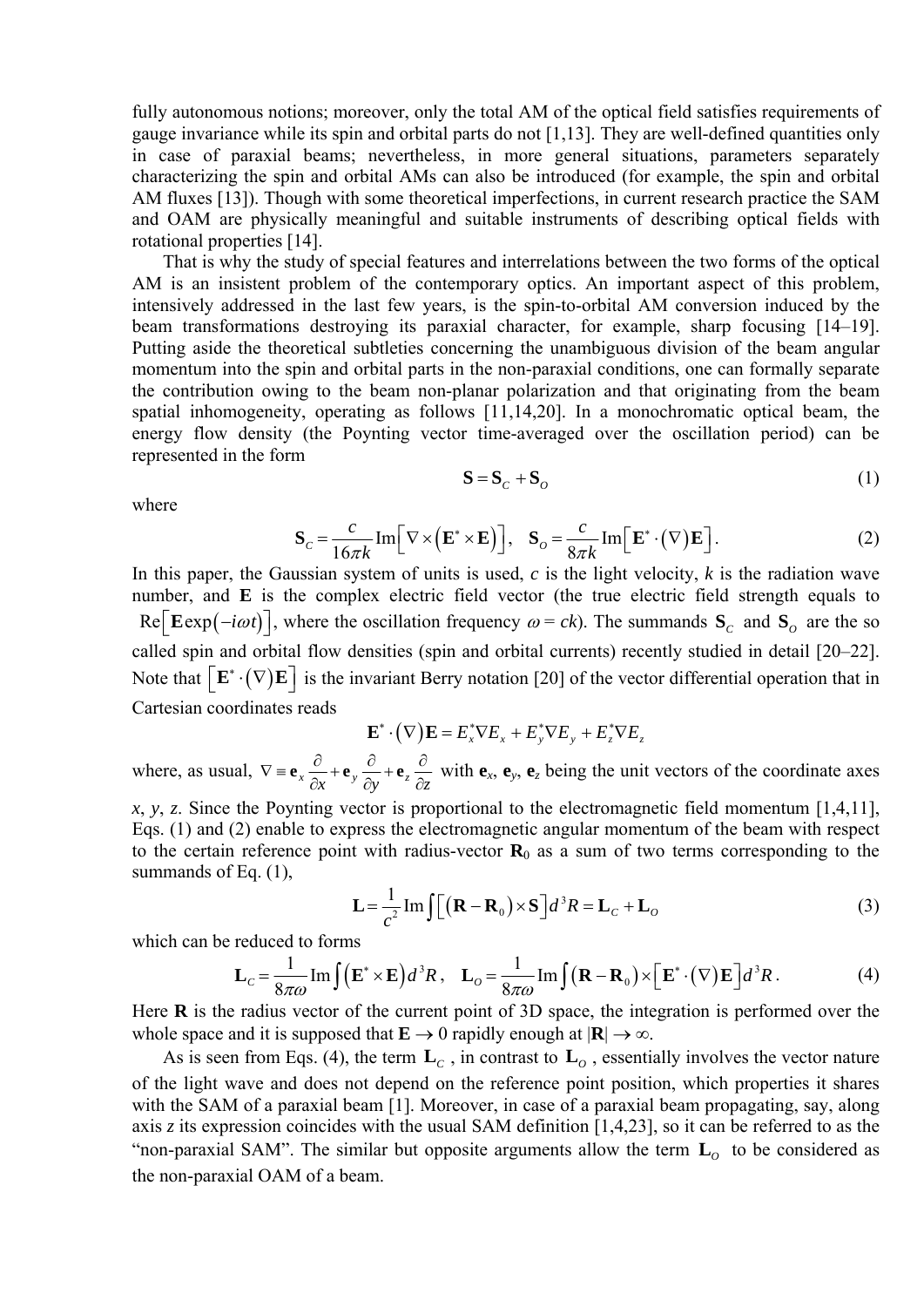In practice, there often exists a preferential axis with respect to which the AM is defined; in most cases it is the beam propagation direction that we identify with axis *z*. Then (i) the AM longitudinal component (along axis *z*) is the main subject of interest and (ii) instead of the whole field AM given by Eqs. (3) and (4), other relevant quantities are appropriate: the AM flux through the beam cross section [13] or linear AM density (AM of a unit length of the beam taken along the propagation axis *z*) [1,4]. We will use the SAM and OAM linear densities that are defined by obvious modifications of Eqs. (3) with taking Eqs. (2) into account,

$$
\mathcal{L}_c = \frac{1}{c^2} \operatorname{Im} \int (\mathbf{r} \times \mathbf{S}_c)_z d^2 r \,, \quad \mathcal{L}_o = \frac{1}{c^2} \operatorname{Im} \int (\mathbf{r} \times \mathbf{S}_o)_z d^2 r \,. \tag{5}
$$

Here the integration is performed over the beam cross section  $z = const$ ,  $\mathbf{r} = (x, y)$  is the transverse radius vector and index *z* denotes the longitudinal component of a vector.

When a paraxial beam is tightly focused, its total AM (3) conserves but the initial paraxial SAM and OAM are generally redistributed between the non-paraxial SAM and OAM of the focused beam (Eqs. (4) or (5)). This effect is commonly treated as the spin-to-orbital AM conversion. The theoretical description of this phenomenon is usually based on the direct calculation of the optical field distribution *E*(**R**) near the focal point. Regardless of what method is used, the vector Debyetype integral representation [16–18] as formulated by Richards and Wolf [24,25] or the multipole expansion of strongly focused beam [14,26,27], this way leads to bulky calculations and the representative results can only be obtained in the numerical form. In this work, we describe a simple analytical model which is probably too crude to characterize the field of the focused beam in detail but provides compact and comprehensible representation for its AM characteristics, in particular, the mutual transformations of the SAM and OAM.

# **2. Model description**

Let the incident beam propagate along axis *z* which coincides with the optical axis of the focusing system with focal distance  $f$  (see Fig. 1). Let the *z* axis origin ( $z = 0$ ) be chosen in the location of the system exit pupil; together with the transverse coordinates  $x$ ,  $y$  it forms the Cartesian frame with unit vectors  $e_x$ ,  $e_y$  and  $e_z$ . Consider a ray which approaches the exit pupil in point *N* with coordinates  $(x, y)$ , or, in polar frame,  $(r, \phi)$  where  $r = \sqrt{x^2 + y^2}$ ,  $\phi = \arctan(y/x)$ .



Fig. 1. Transformation of the field vectors upon focusing of a paraxial light beam (explanations in text). Vectors  $\mathbf{E}_x$ ,  $\mathbf{E}_y$ ,  $\mathbf{E}_r$  and  $\mathbf{E}_f$  are orthogonal to axis *z*, vector  $\mathbf{E}_{rf}$  lies in the meridional plane 0*Nf* and is orthogonal to *Nf*.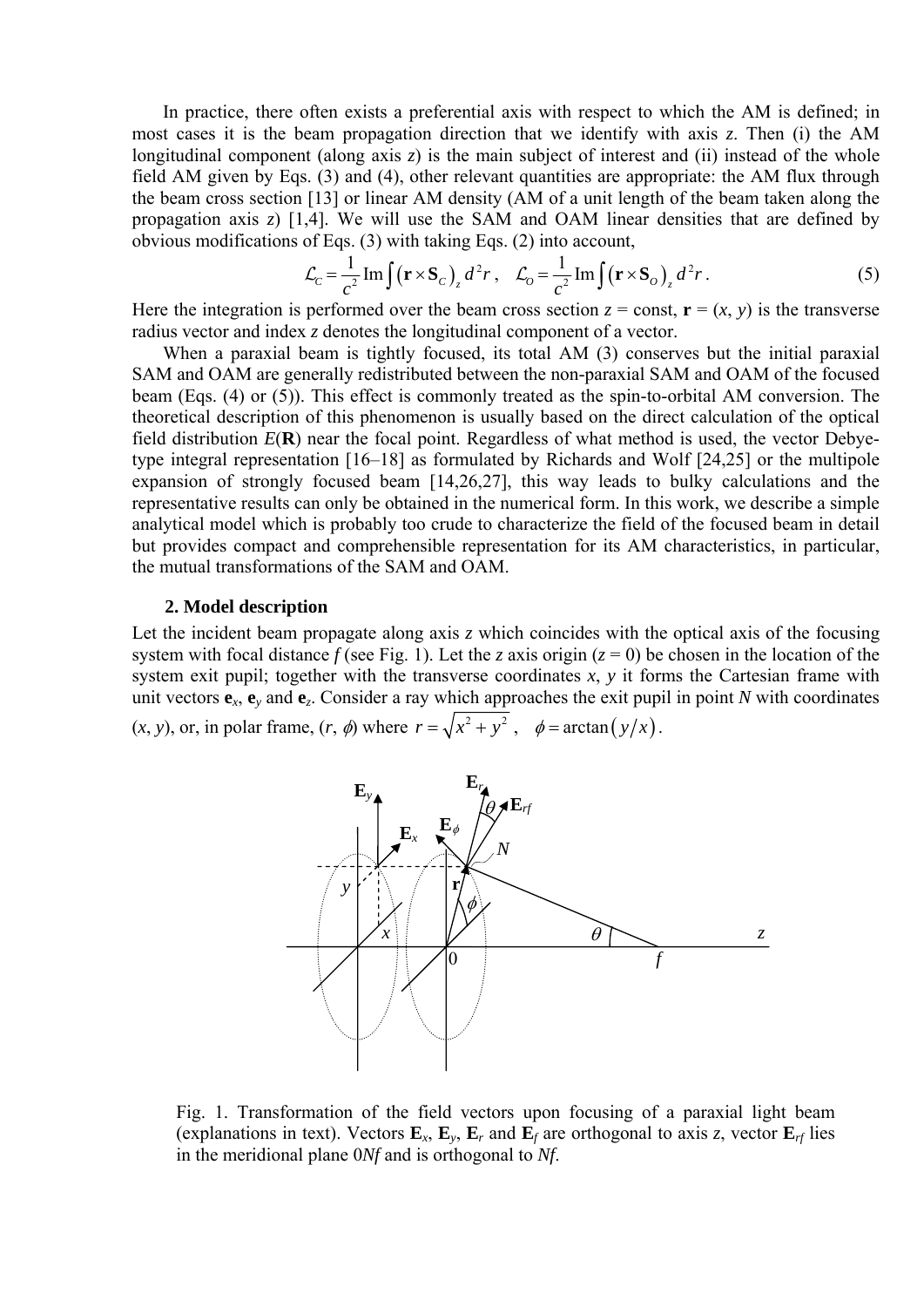Since the incident beam is supposed to be paraxial, this ray is parallel to axis *z*, and associated electric field contains only transverse components  $E_x$  and  $E_y$  (the longitudinal component  $E_z$  can also be taken into consideration but because of its relatively small value [4,22] its role is inessential and will be neglected for simplicity). Upon focusing in the circularly symmetric system, each ray is bent in the meridional plane so that to cross the optical axis in the focus, i.e. it is inclined by the angle  $\theta$  (see Fig. 1) which satisfies the condition

$$
\cos \theta = \frac{f}{\sqrt{r^2 + f^2}} = \frac{f}{\sqrt{x^2 + y^2 + f^2}}.
$$
\n(6)

Correspondingly, the polarization component lying in the meridional plane 0*Nf* is also inclined while the orthogonal component remains unchanged [14,25]. With the help of Fig. 1, one can easily see that the polarization component in the meridional plane is just the radial component **E***r*, and the orthogonal one is the azimuthal component  $\mathbf{E}_{\phi}$  so it is suitable to replace the initial representation of the polarization state in the  $(x, y)$  basis by the  $(r, \phi)$  basis:

$$
E_r = E_x \cos \phi + E_y \sin \phi, \quad E_\phi = -E_x \sin \phi + E_y \cos \phi. \tag{7}
$$

Deflection of the radial polarization component upon focusing is described by transformation of vector  $\mathbf{E}_r$  into vector  $\mathbf{E}_{rf}$  (see Fig. 1) with components

$$
E_{rf} = E_r \cos \theta, \quad E_{zf} = E_r \sin \theta \tag{8}
$$

while the azimuthal component remains unchanged:  $E_{\phi} = E_{\phi}$ . Then, returning to the  $(x, y)$  basis by reversing transformation (7), we find the Cartesian components of the electric field of the focused beam immediately after the exit pupil

$$
E_{xf} = E_x \left[ \cos \theta + \sin^2 \phi \left( 1 - \cos \theta \right) \right] + E_y \sin \phi \cos \phi \left( \cos \theta - 1 \right),
$$
  
\n
$$
E_{yf} = E_x \sin \phi \cos \phi \left( \cos \theta - 1 \right) + E_y \left[ \cos \theta + \cos^2 \phi \left( 1 - \cos \theta \right) \right],
$$
  
\n
$$
E_{xf} = \left( E_x \cos \phi + E_y \sin \phi \right) \sin \theta.
$$
 (9)

Eqs. (9) are just a paraphrase of the well known rules to determine the polarization components of a strongly focused beam [25] and could also be derived from them.

Formulas (9) establish the correspondence between the incident beam and the optical field formed after the focusing system. Usually such formulas (or, rather, their equivalents that connect the input beam spatial distribution with the output field angular spectrum) play an auxiliary role: they provide initial field amplitude distributions that are substituted into the Debye integral to calculate the focused field far from the exit pupil [16–18,25]. We shall operate another way and use Eqs. (9) directly for determining the spin and orbital flows (2) and corresponding AMs (5).

In this procedure, we admit essential deviation from the real picture of the focused beam evolution. First, in our consideration the polarization transformations (9) apply to separate rays rather than to separate plane waves, and the spatial distributions of the field components in (9) follow from the ray-optics reasoning. What is more, to describe a focused beam, components (9) should be endowed with phase factors reflecting the concave wavefronts of convergent waves; and, at last, the field vector inclination presented in Fig. 1 must be accompanied by the amplitude scaling (e.g., by factor  $(cos \theta)^{-1/2}$ ) in order to reflect the local squeezing of the energy distribution in the inclined wave. These refinements can make the model more realistic but impede its analytical investigation. Besides, they only induce radially-symmetric field modifications and expected corrections to the energy currents (2) will most probably affect their radial components while the azimuthal ones responsible for the beam AM seem to be properly described by the "non-realistic" Eqs. (9). Of course, the field components (9) cannot be observed and even locations where Eqs. (9) are correct are not well determined but for our present purposes this is not important. During the free-space propagation, the beam AM as well as its spin and orbital parts conserve [14]. Consequently, the AM structure and its dependence on the incident beam and on the focusing parameters, calculated from Eqs. (9), are expected to provide the correct presentations of the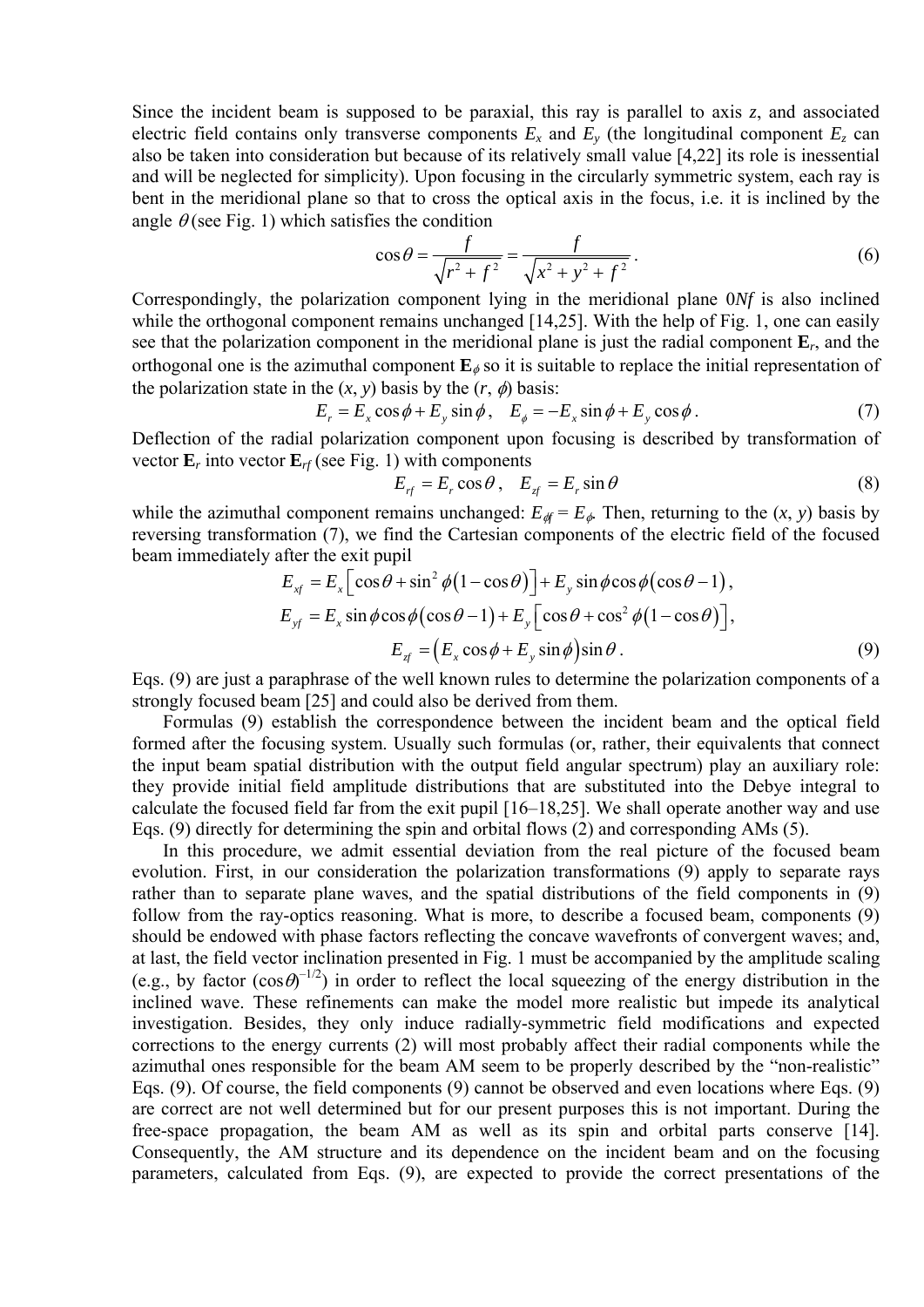behavior observable in the near-focus region. Also, we may hope that Eqs. (9) correctly reflect the topological peculiarities of the focused field, in particular, their wavefront singularities which are closely related to the beam OAM.

## **3. General properties and validation of the model**

Once Eqs. (9) for the output field components are established, the SAM and OAM of the focused beam can be determined directly via Eqs.  $(2) - (5)$ . However, before proceeding further, some important notes should be made concerning the general features of the output beam behavior.

The first important property of the considered beam transformation is revealed by comparing the magnitudes of the field vectors before and after focusing. Then Eqs. (9) give

$$
\left|E_x\right|^2 + \left|E_y\right|^2 = \left|E_{xf}\right|^2 + \left|E_{xf}\right|^2 + \left|E_{f}\right|^2. \tag{10}
$$

This means that the transverse profile of the output beam energy density  $I_f = (1/8\pi) |\mathbf{E}_f|^2$  exactly

coincides with the incident energy density  $I = (1/8\pi) |\mathbf{E}|^2$ . This property is not mandatory for the transformation system, nor is it required by the energy conservation. The energy conservation is rather associated with equality of the longitudinal energy flows in the input and output fields [28], which generally does not hold for transformation (9). Then, relation (10) just accentuates the illustrative character of our model that may not reflect some secondary aspects of real focusing systems. At the same time, Eq. (13) expresses a physically meaningful feature of the developed model which, in particular, characterizes the breadth of its consistency.

Another important quantity – the vector product  $\mathbf{E}_f^* \times \mathbf{E}_f$  which due to (2) determines the spin flow in the transformed beam – can be found from Eqs.  $(9)$  as

$$
\mathbf{E}_f^* \times \mathbf{E}_f = i \frac{8\pi}{c} s_3(\mathbf{E}) \Big( -\mathbf{e}_x \sin \theta \cos \phi - \mathbf{e}_y \sin \theta \cos \phi + \mathbf{e}_z \cos \theta \Big) \tag{11}
$$

where

$$
s_3(E) = -i\frac{c}{8\pi} \left( E_x^* E_y - E_y^* E_x \right)
$$
 (12)

is the Stokes parameter of the incident beam that characterizes the degree of circular polarization [29]. Eq. (11) certifies that the output beam SAM can only exist if  $s_3(E) \neq 0$ , i.e. the incident beam itself possesses a certain SAM, so the "reverse" orbital-to-spin AM conversion is not possible in the discussed transformation scheme.

To make further steps, certain assumptions as to polarization state of the incident beam should be accepted. For studying the spin-to-orbital AM transformations, it is most natural to require that the incident beam be circularly polarized; for the determinacy, we consider the beam with positive helicity, so one can assume

$$
E_x = E, \quad E_y = iE \tag{13}
$$

where  $E$  is a certain function of the transverse coordinates. In the circular polarization basis [22]

$$
\mathbf{e}_{\pm} = \frac{1}{\sqrt{2}} \left( \mathbf{e}_{x} \pm i \mathbf{e}_{y} \right), \tag{14}
$$

this incident wave is characterized by amplitudes

$$
E_{+} = \frac{1}{\sqrt{2}} (E_{x} - iE_{y}) = \sqrt{2}E, \quad E_{-} = \frac{1}{\sqrt{2}} (E_{x} + iE_{y}) = 0, \tag{15}
$$

subscript "+" corresponds to the left polarization  $[28,29]$  (the spin number of a photon is +1).

Under conditions (13), Eqs. (7) – (9) for the output field components take the form

$$
E_{rf} = E e^{i\phi} \cos \theta, \quad E_{\phi f} = iE e^{i\phi}; \tag{16}
$$

$$
E_{xf} = E e^{i\phi} \left( \cos \theta \cos \phi - i \sin \phi \right), \quad E_{xf} = E e^{i\phi} \left( \cos \theta \sin \phi + i \cos \phi \right), \quad E_{xf} = E e^{i\phi} \sin \theta \,. \tag{17}
$$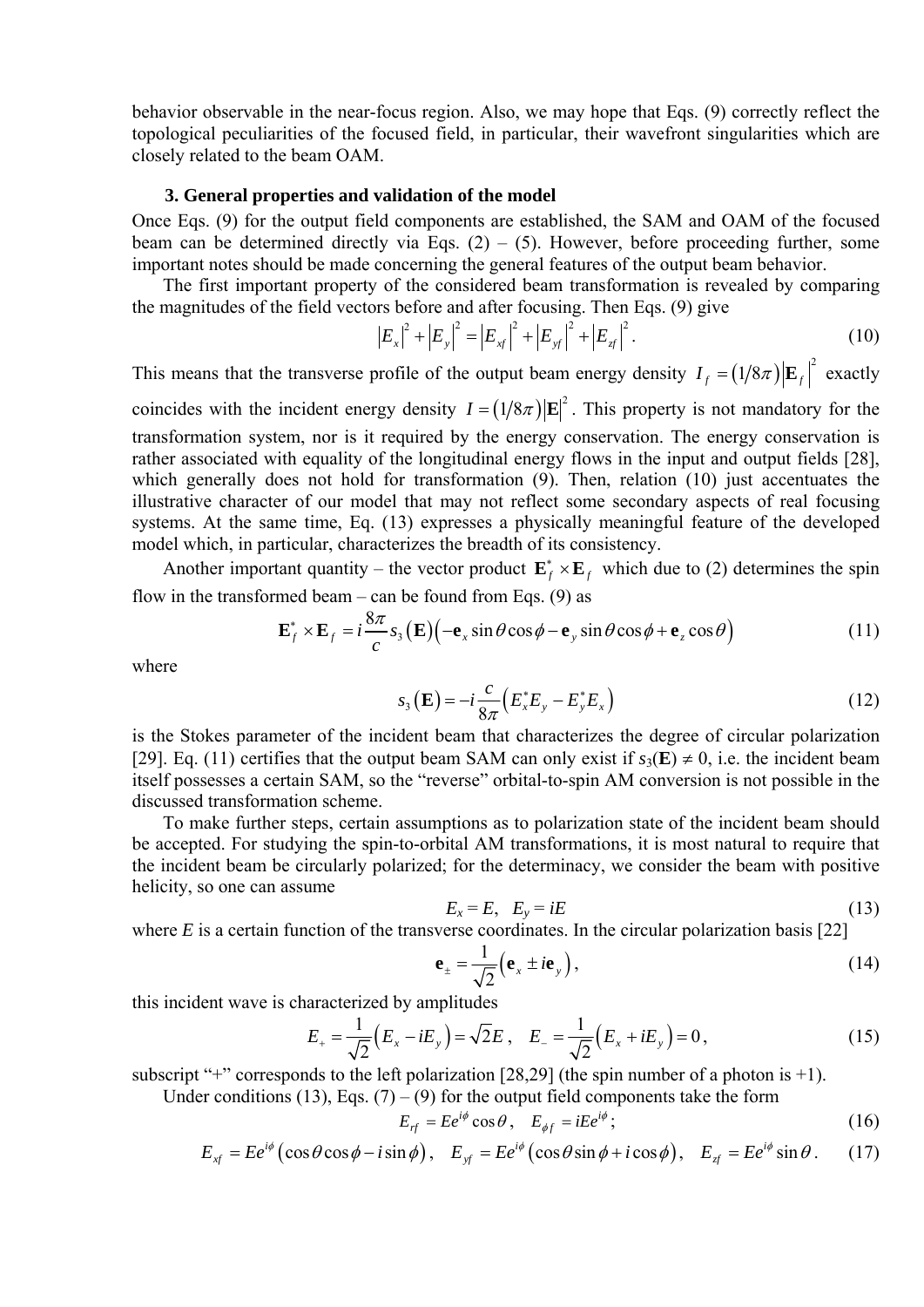In the circular polarization basis (14) the electric field of the transformed beam is described by the linear combination  $\mathbf{E}_f = \mathbf{e}_+ E_{+f} + \mathbf{e}_- E_{-f} + \mathbf{e}_z E_{zf}$  where  $E_{zf}$  is given by (17) and

$$
E_{+f} = \frac{1}{\sqrt{2}} E(\cos \theta + 1) \quad E_{-f} = \frac{1}{\sqrt{2}} E e^{2i\phi} (\cos \theta - 1).
$$
 (18)

For the circularly polarized beam of Eqs. (13) or (15), the Stokes parameter (12) equals to

$$
s_3\left(\mathbf{E}\right) = \frac{c}{4\pi} \left| E \right|^2 \tag{20}
$$

and the quantity (11) acquires the form

$$
\mathbf{E}_{f}^{*} \times \mathbf{E}_{f} = 2i|E|^{2} \left( -\mathbf{e}_{x} \sin \theta \cos \phi - \mathbf{e}_{y} \sin \theta \sin \phi + \mathbf{e}_{z} \cos \phi \right).
$$
 (19)

In this case, the incident beam intensity distribution  $I = (c/8\pi) \cdot (2|E|^2)$  coincides with (20) and corresponding volume density of the input SAM [4] equals to

$$
\mathcal{L}'_{C\text{in}} = \frac{I}{\omega c} = \frac{|E|^2}{4\pi\omega}.
$$
\n(21)

Besides the polarization state, we make some natural assumptions relating the spatial distribution of the incident beam. In agreement with the common practice, we may restrict ourselves by situations where the incident beam possesses a circularly symmetric structure with possible screw wavefront dislocation:

$$
E(r,\phi) = A(r) \exp(i l\phi), \quad \text{Im}[A(r)] = 0. \tag{22}
$$

This class of beams includes most popular beams with the optical vortices [1,2,4], for example, Laguerre-Gaussian modes (then *l* is the integer azimuthal mode index [1,2]), which enables us to study the spin-to-orbital AM conversion not only in conditions when the incident beam carries no OAM but also when a certain amount of the initial OAM is present. We may consider only real functions  $A(r)$  since the incident beam is implied to be collimated (the focusing transformation occurs at the incident beam waist cross section).

For beams satisfying condition (22),  $|E|^2 = A^2$  is a radially symmetric function. Substituting it into Eq. (21) and integrating over the beam cross section, one obtains the initial SAM per unit length of the incident beam

$$
\mathcal{L}_{\text{Cin}} = \int \mathcal{L}_{\text{Cin}}' r \, dr \, d\phi = \frac{1}{2\omega} \int_{0}^{\infty} A^2(r) \, r \, dr \,. \tag{23}
$$

For analytical examples we will also use the model of a flat-top beam with constant amplitude within a circle of given radius *M* centered at the axis *z*. This is a special case of (22) with

$$
l = 0, \ A(r) = \begin{cases} E_0, \ r \ge M; \\ 0, \ r \le M. \end{cases}
$$
 (24)

This expression describes the widespread situation when a spatially homogeneous wave encounters a transversely limited circular aperture of the focusing system; the incident beam obeying Eqs.(13), (22) and (24) contains the SAM with linear density

$$
\mathcal{L}_{\text{C in}} = \mathcal{L}_{\text{C in}}' \pi M^2 = \frac{1}{4\omega} E_0^2 M^2. \tag{25}
$$

(cf. Eqs. (23) and (24)).

Now examine some general properties of the transformation described by Eqs. (17) and (18). The most impressive changes in the beam spatial profile occur if  $E(r)$  is a regular function without phase singularities and with no OAM  $(l = 0$  in Eq. (22)). First and important remark is that there appears an isotropic first-order optical vortex in the  $E_{z}$  distribution at  $r = 0$ , which is expressed by factor  $exp(i\phi)$  (for example see Fig. 2, bottom row). In full agreement with general properties of the optical vortices,  $E_{z}f = 0$  at the vortex core  $r = 0$  and its absolute value grows linearly with *r*. Emergence of this optical vortex which carries the OAM of the same handedness as the SAM of the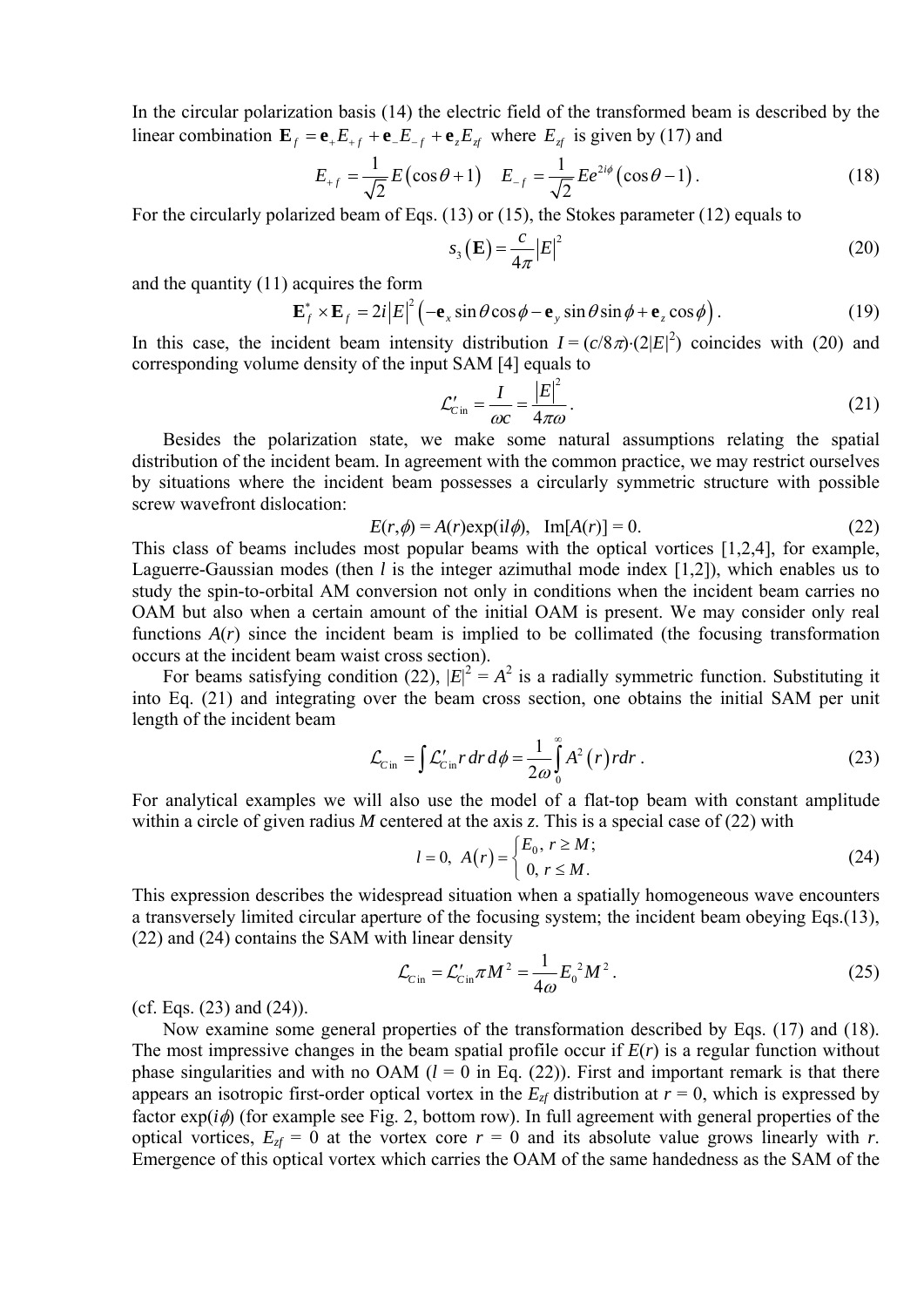

Fig. 2. Intensity (left column) and phase (right column) profiles of the transformed leftpolarized Gaussian beam with initial amplitude distribution of Eqs. (13), (22) and (46) with  $l = 0$ , calculated in accordance with Eqs. (17) for  $f/b = 0.75$  (in Eq. (47)  $\sin \theta_b = 0.8$ ): (top row) component *Exf*, (middle row) component *Eyf*, (bottom row) component *Ezf*.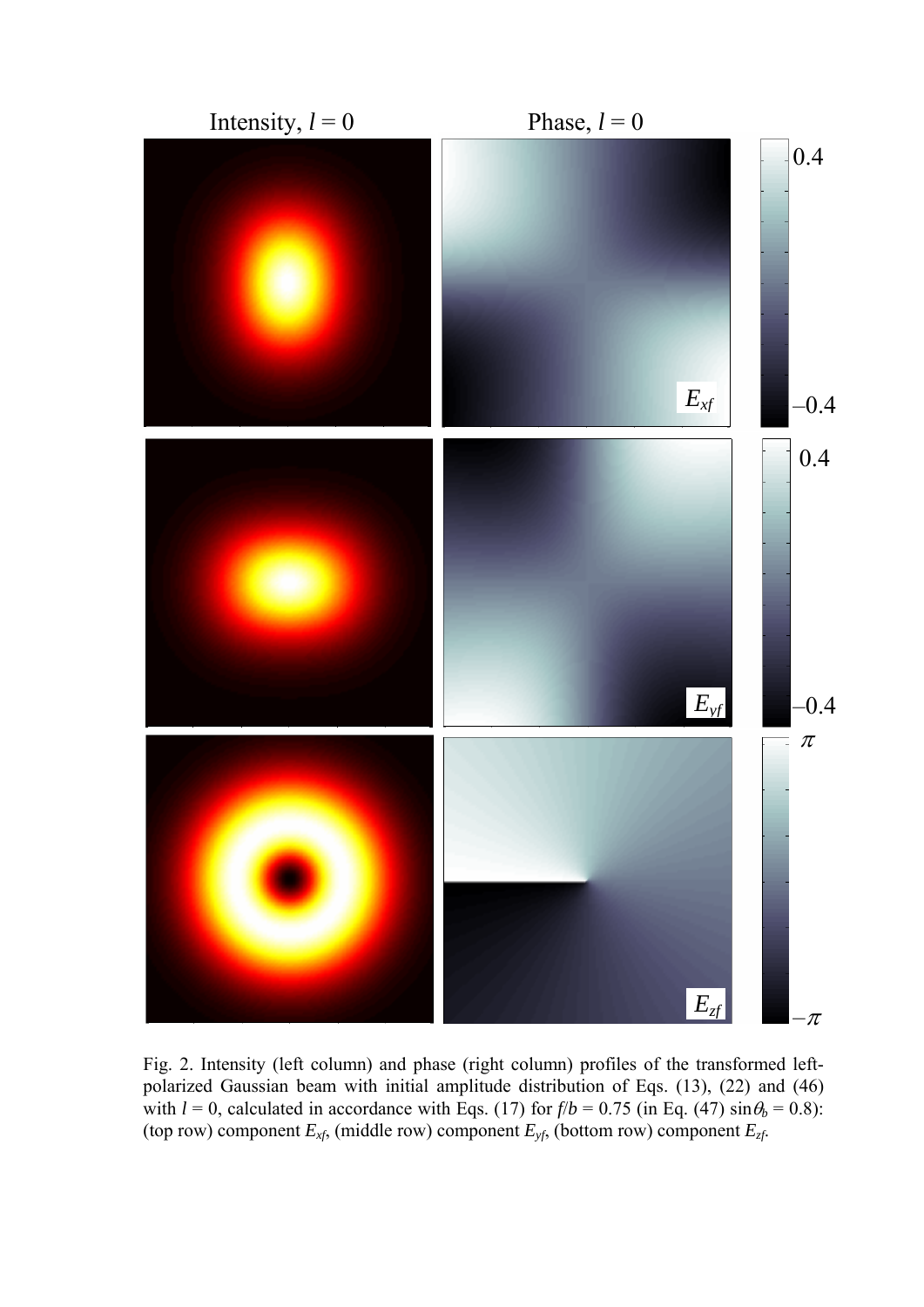

Fig. 3. Intensity and phase profiles of the transformed left-polarized Laguerre-Gaussian beam with initial amplitude distribution of Eqs. (13), (22) and (46) with  $l = \pm 1$ , calculated in accordance with Eqs. (17) for  $f/b = 0.75$  (in Eq. (47)  $\sin \theta_b = 0.8$ ): (top row) component  $E_{xf}$ , (middle row) component  $E_{\nu f}$ , (bottom row) component  $E_{\nu f}$ . Left column: intensity distributions for  $l = \pm 1$  coincide, middle column: phase for  $l = 1$ , right column: phase for  $l = -1$ .

incident beam, supplies the spectacular physical explanation for the spin-to-orbital AM conversion [14]. The same factor  $exp(i\phi)$  in equations for  $E_x$  and  $E_y$  is not coupled with real optical vortices because of the second multipliers in parentheses that contain helical phase distributions of the opposite sense, though anisotropic, so the whole functions possess no phase singularities. However, the top and middle rows of Fig. 2 show that the intensity and phase distributions of the transverse components experience the symmetry breakdown (possess rectangular symmetry instead of the initial circular symmetry). Since the symmetry axes of the amplitude and phase distributions do not coincide, this suggests that the non-vortex transverse components of the focused beam can also carry a sort of OAM – the so called "asymmetry" OAM [4,30].

Comparison of Eqs. (15) and (18) shows that due to focusing, amplitude of the initial leftpolarized component diminishes proportionally to  $(\cos \theta + 1)/2 = \cos^2(\theta/2)$ , and the oppositepolarized component appears with the second-order vortex of the same sense as the incident circular polarization. Note that the "double" phase singularity in this opposite component is accompanied by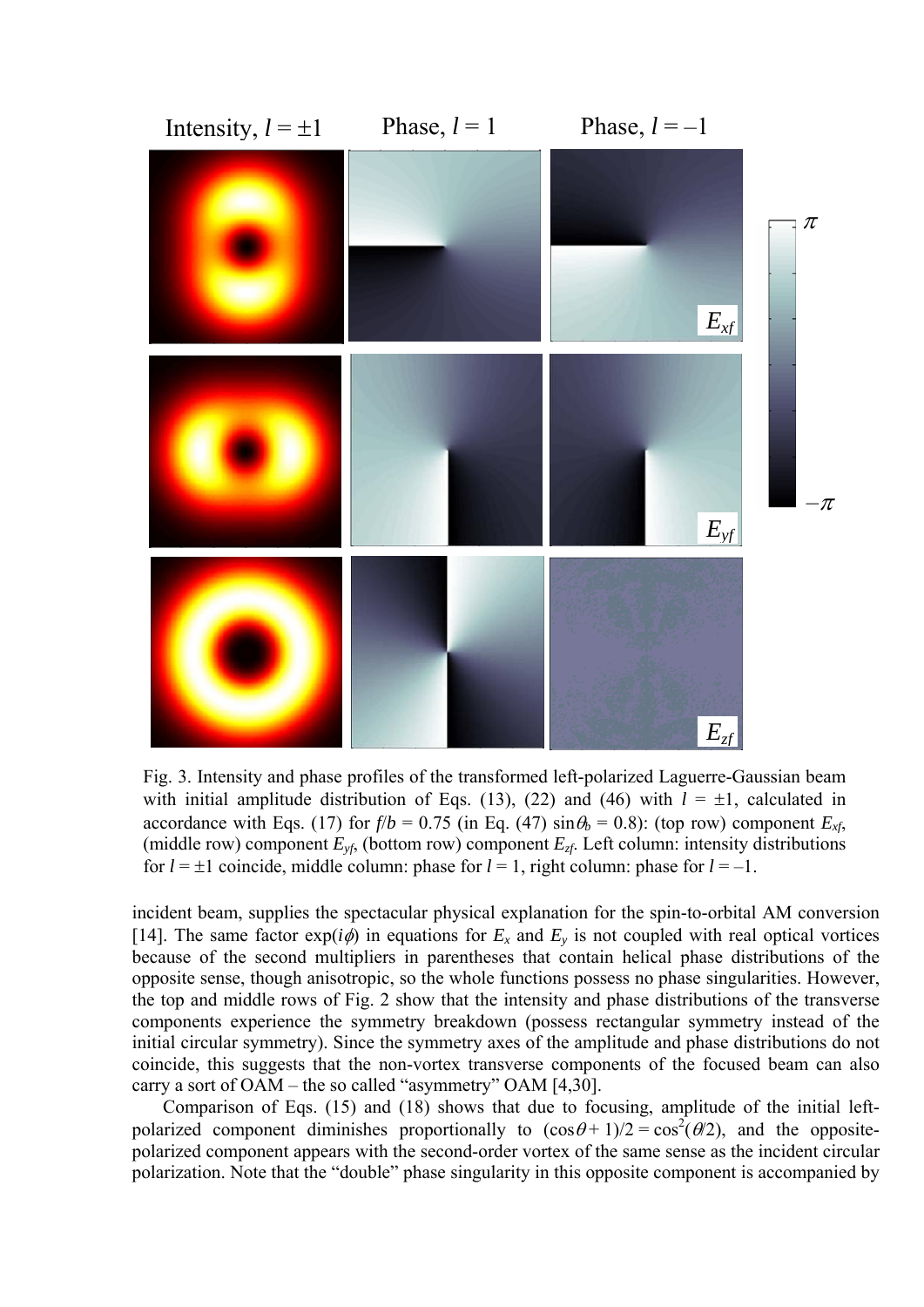the near-vortex amplitude growth proportionally to  $r^2$ , which is seen from the Taylor expansion of the second Eq. (18) with allowance for Eq. (6).

Interestingly, when  $l = 0$ , the transverse profiles of the electric field components (see Fig. 2), calculated here for the cross section situated immediately after the exit pupil, look rather similar to corresponding distributions obtained by numerical simulation of the focal plane field [14,16]. By calculating instantaneous field components via Re  $\left[\mathbf{E}_f \exp(-i\omega t)\right]$ , one can easily make sure that these instantaneous fields show features of rotation around axis *z*, which is a witness of the associated OAM [14,31]. However, for  $l \neq 0$  in Eq. (22) this analogy is less impressive. The intensity profiles preserve much more features of the incident distribution and do not depend on the sign of *l* (see left column of Fig. 3), while in the focal plane, the longitudinal component, for example, behaves quite differently at  $l = -1$  and at  $l = +1$  [16]. Only the wavefront topologies are reproduceed correctly. Eqs. (17) and (18) show that the *x*-, *y*- and the left-polarized components of the transformed beam preserve the initial vortex structure with the topological charge *l* (in Fig. 3, phase vortices of the orders ±1 in the transverse components are clearly seen). The longitudinal *z*component acquires the phase vortex with charge  $l + 1$ ; in Fig. 3, this corresponds to the doublecharged vortex for  $l = 1$  and to the homogeneous phase distribution for  $l = -1$  (bottom row, middle and right columns). In agreement to second Eq. (18), the emerging right polarized component carries the  $(l + 2)$ -order optical vortex.

Now notice that the derived equations (9) and (17) describe the field of the focused beam in a single cross section. This will permit us to evaluate the field derivatives with respect to the transverse coordinates necessary for calculation of the transverse orbital flow (second Eqs. (2) and (5)). However, for calculation of the spin flow by first Eqs. (2) and (5), *z*-derivatives of the transverse components of  $\mathbf{E}_f^* \times \mathbf{E}_f$ , i.e. of quantities (11), must be known. To find them, note that due to Eqs. (17) and (18) the longitudinal field  $E<sub>zf</sub>$  and the transverse components in the circular polarization basis  $E_{+f}$  and  $E_{-f}$  possess plane wavefront  $(E_{+f})$  or helical wavefronts  $(E_{-f}, E_{zf})$  with screw dislocations but no "regular" wavefront curvature. For such beams, plane  $z = 0$  is the waist plane (each of the components  $E_{+f} E_{-f}$  and  $E_{z}$  can be expanded, say, in a series of Laguerre-Gaussian modes [2] with common waist at  $z = 0$ ). Due to circular symmetry of the amplitude profiles, at small distances *dz* from the waist plane the amplitude distributions vary only due to helical phase factors  $exp(i\phi)$ . In the terms of Eqs. (11) or (19) these factors compensate each other, so in the first order in *dz* these terms do not change, and the longitudinal derivatives of quantities (11) and (19) vanish. Additional arguments to support this reasoning will be given below by direct calculation of the transverse energy flows in the field described by Eqs.  $(16) - (18)$ .

The inference of the above paragraph confirms that the beam characterized by Eqs. (9), (17) is not really focused (to obtain the effect of energy concentration in the focal point, proper phase factors should be imparted, cf. the note in the end of Sec. 2). However, we will shortly see that it exemplifies the main features of the spin-orbit conversion in strongly focused beams because the most important thing – tumble of the field vectors (Fig. 1) – is now taken into account in full measure. That is why we still can call the output beam of our model "focused beam".

## **4. Analysis and calculations**

### *4.1. Orbital angular momentum*

Now our subjects are the second Eqs. (2) and (5). Starting calculations of the orbital flow, we first remark that the longitudinal  $(z)$  component of quantity  $S<sub>O</sub>$  describes the main energy flow (intensity) of the beam and, in view of Eqs. (5), constitutes no interest in studying the beam AM with respect to the propagation axis. Since in the process of the spin-to-orbital AM conversion, the special role of the longitudinal field is emphasized [14], it will be suitable to represent the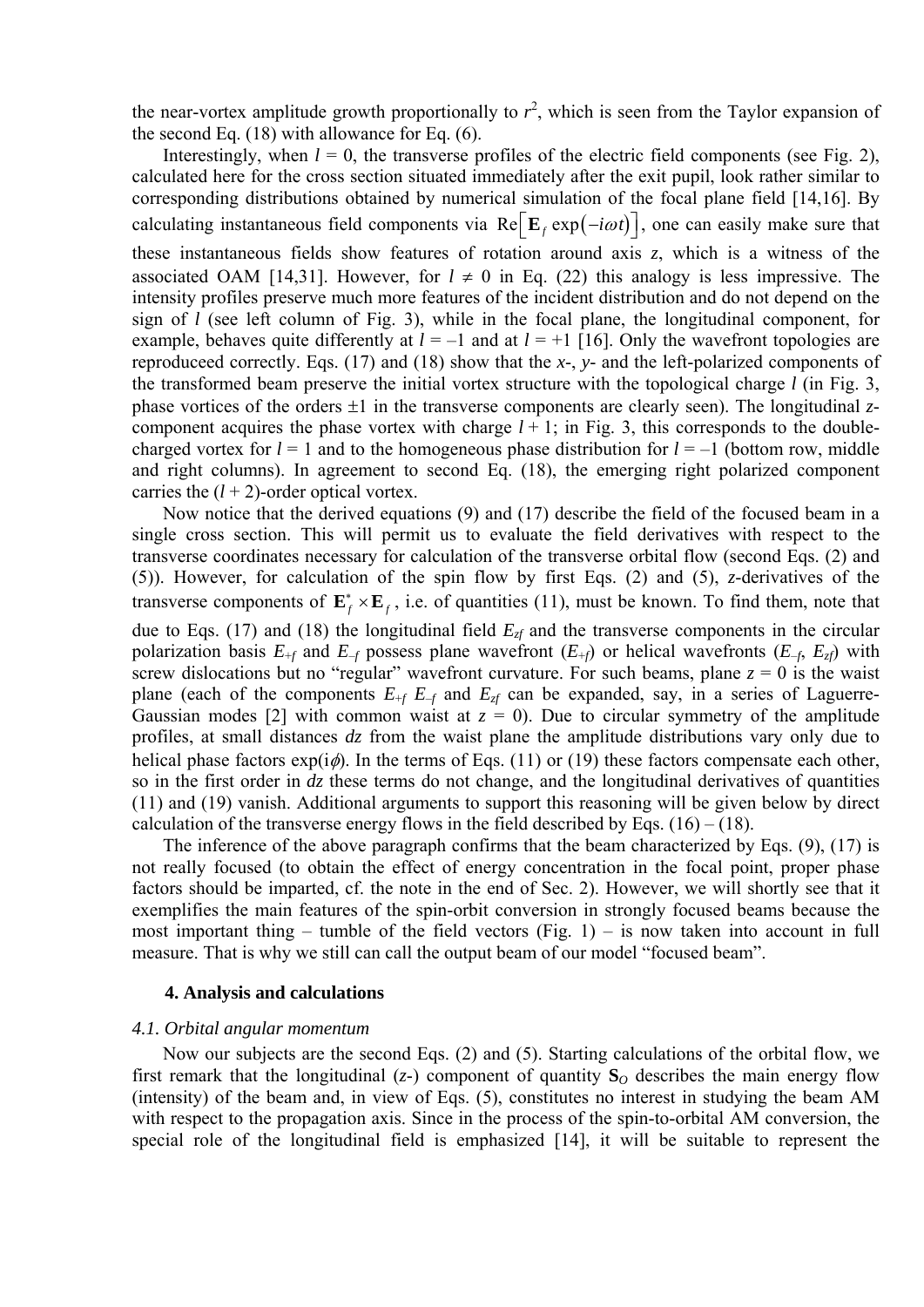remaining transverse part of the orbital flow as a sum of two terms in which the transverse and longitudinal field components are separated:  $S_O = S_{OT} + S_{OL}$ ,

$$
\mathbf{S}_{or} = \frac{c}{8\pi k} \operatorname{Im} \left( E_{xf}^* \operatorname{grad} E_{xf} + E_{yf}^* \operatorname{grad} E_{yf} \right); \tag{26}
$$

$$
\mathbf{S}_{OL} = \frac{c}{8\pi k} \operatorname{Im} \left( E_{\mathcal{J}}^* \operatorname{grad} E_{\mathcal{J}} \right) \tag{27}
$$

where  $\text{grad} = \mathbf{e}_x \frac{\partial}{\partial x} + \mathbf{e}_y \frac{\partial}{\partial y}$  $\partial x$   $\partial$  $\mathbf{e}_r = \frac{\partial}{\partial r} + \mathbf{e}_r$  is the symbol of the 2D transverse gradient. In further calculations it

will be suitable to employ the polar coordinates in which grad =  $\mathbf{e}_r \frac{\partial}{\partial r} + \mathbf{e}_{\phi} \frac{1}{r} \frac{\partial}{\partial \phi}$  $\mathbf{e}_r \frac{\partial}{\partial r} + \mathbf{e}_{\phi} \frac{\partial}{r} \frac{\partial}{\partial \phi}$  ( $\mathbf{e}_r$  and  $\mathbf{e}_{\phi}$  are the unit vectors of the radial and azimuthal directions). Additionally, in Eq. (26) we replace the

Cartesian field components  $E_{xf}$ ,  $E_{yf}$  with the polar ones  $E_{rf}$ ,  $E_{gf}$  by applying the reverse transformation (7) to the transformed field. Then Eqs. (26) and (27) are reduced to

$$
\mathbf{S}_{OT} = \frac{c}{8\pi k} \operatorname{Im} \left[ \mathbf{e}_r \left( E_{rf}^* \frac{\partial E_{rf}}{\partial r} + E_{\phi f}^* \frac{\partial E_{\phi f}}{\partial r} \right) + \mathbf{e}_{\phi} \left( E_{rf}^* \frac{\partial E_{rf}}{\partial \phi} + E_{\phi f}^* \frac{\partial E_{\phi f}}{\partial \phi} + E_{\phi f}^* E_{rf} - E_{\phi f} E_{rf}^* \right) \right], \quad (28)
$$

$$
\mathbf{S}_{OL} = \frac{c}{8\pi k} \operatorname{Im} \left[ E^*_{\mathcal{J}} \left( \mathbf{e}_r \frac{\partial E_{\mathcal{J}}}{\partial r} + \mathbf{e}_{\phi} \frac{1}{r} \frac{\partial E_{\mathcal{J}}}{\partial \phi} \right) \right]. \tag{29}
$$

These expressions should be evaluated with substitution of Eqs. (16) and (17). We begin with considering the radial components of (28) and (29) where the expressions in parentheses can be modified to forms

$$
E_{rf}^{*} \frac{\partial E_{rf}}{\partial r} + E_{\phi f}^{*} \frac{\partial E_{\phi f}}{\partial r} = E^{*} \frac{\partial E}{\partial r} \left( 1 + \cos^{2} \theta \right) + \left| E \right|^{2} \cos \theta \frac{\partial}{\partial r} \cos \theta,
$$

$$
E_{rf}^{*} \frac{\partial E_{rf}}{\partial r} = E^{*} \frac{\partial E}{\partial r} \sin \theta + \left| E \right|^{2} \frac{\partial}{\partial r} \sin \theta.
$$

For considered beams satisfying the condition (22) these expressions are real and so they give zero contributions to the flows (28), (29). Consequently, the whole orbital flow possesses no radial component. The fact that, in a beam with radially symmetric profile, the transverse energy flow possesses no radial component means that the beam transverse intensity profile does not change in the first order upon small longitudinal displacement of the observation plane (e.g., from  $z = 0$  to  $z =$ *dz*). Therefore, *z*-derivatives of the *x*- and *y*-components of Im( $\mathbf{E}_f^* \times \mathbf{E}_f$ ) in Eq. (19), which are proportional to  $|E|^2$ , really vanish, and this is an additional confirmation of possibility to omit the *z*derivatives in the spin flow calculation, which was substantiated in the last paragraphs of Sec. 3.

Azimuthal components of (28) and (29) are easily derived with allowance for (22), and after simple calculations one obtains

$$
\mathbf{S}_{or} = \frac{\mathbf{e}_{\phi} \ c}{r \ 8\pi k} A^2 \left[ -2\cos\theta + (l+1)\left(1+\cos^2\theta\right) \right], \quad \mathbf{S}_{or} = \frac{\mathbf{e}_{\phi} \ c}{r \ 8\pi k} A^2 \left(l+1\right)\sin^2\theta \tag{30}
$$

and

$$
\mathbf{S}_o = \mathbf{S}_{or} + \mathbf{S}_{oL} = \frac{\mathbf{e}_{\phi}}{r} \frac{c}{4\pi k} A^2 (l + 1 - \cos \theta). \tag{31}
$$

One can easily see that if  $\cos\theta \to 1$ , or, in accordance with (6),  $f \to \infty$  (the focusing action disappears), the total orbital flow reduces to  $\frac{Q_{\phi}}{A}$   $\frac{C}{A^2}$ 4  $\frac{c}{d}$ *lA*  $r \, 4\pi k$ **e**φ  $\frac{C}{\pi k} l A^2$  – the orbital flow of the incident beam described by Eqs. (22). The difference between (31) and this value just represents the net effect of the spin-to-orbital flow conversion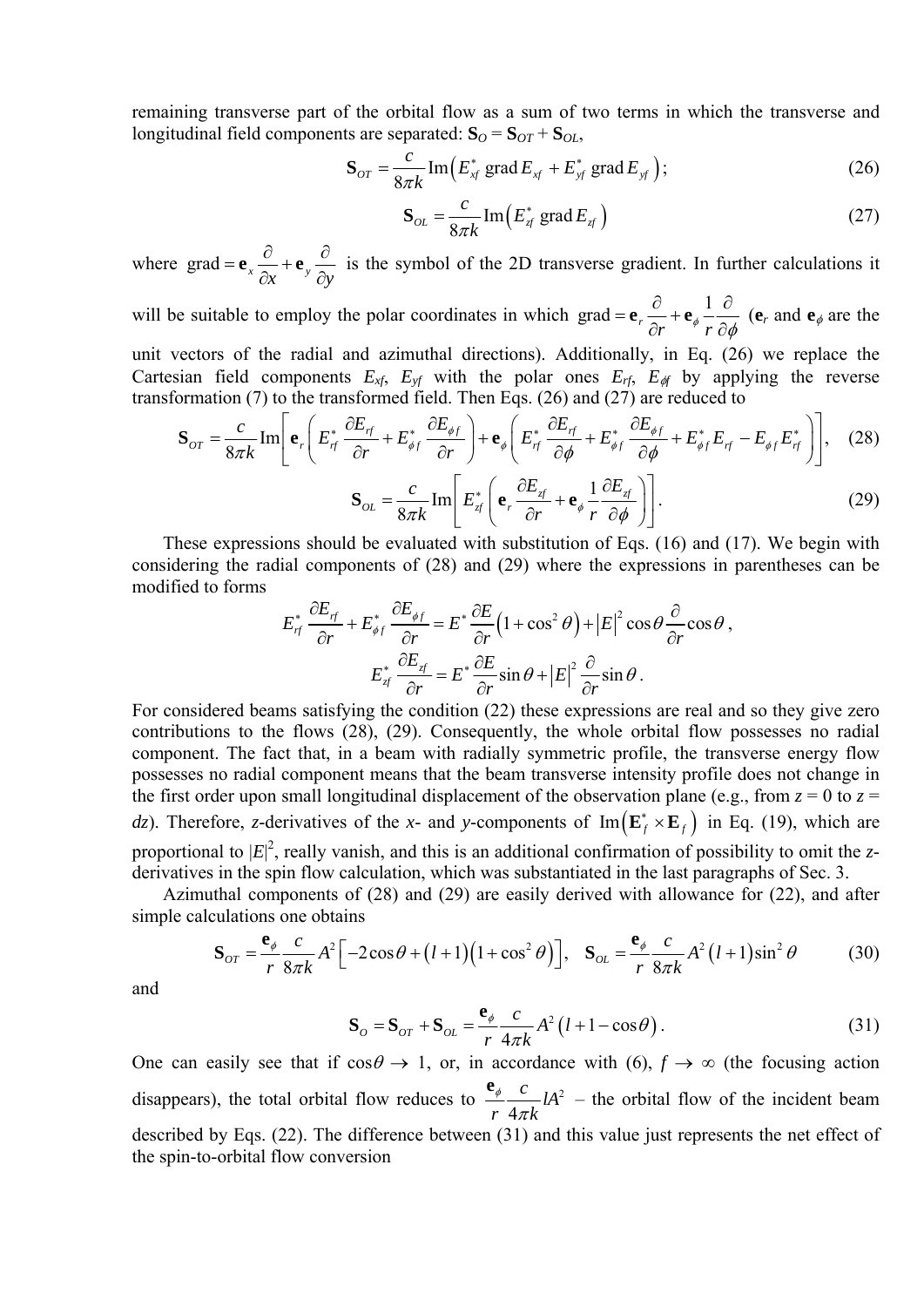$$
\Delta \mathbf{S}_o = \frac{\mathbf{e}_\phi}{r} \frac{c}{4\pi k} A^2 (1 - \cos \theta). \tag{32}
$$

The OAM of the focused beam follows from Eqs. (28), (29) and the second Eq. (5). It is convenient to express the results for the OAM and its separate constituents in units of the initial SAM (23) carried by the incident beam; then Eq. (5) due to azimuthal direction of  $S<sub>O</sub>$  leads to representation

$$
\Lambda_o = \frac{\mathcal{L}_o}{\mathcal{L}_{\text{cin}}} = \frac{1}{c^2} \frac{2\pi}{\mathcal{L}_{\text{cin}}} \int_0^\infty r |\mathbf{S}_o(r)| r dr.
$$
\n(33)

From now on, we will denote such dimensionless quantities by Greek  $\Lambda$  with corresponding indices, keeping the Euclid letter  $\mathcal L$  for the absolute AM measures.

For any real beam, convergence of the integral in (33) is ensured by the limited transverse size of the beam but, in general, the integral cannot be evaluated in closed form. To proceed the calculations further, a certain form of the radial amplitude distribution *A*(*r*) should be specified. Analytical results are available for the spatially homogeneous incident beam of Eq. (24). In this case, the orbital flow constituents are determined by Eqs. (30) with  $l = 0$ ; after they are integrated similarly to Eq. (33) and normalized by the input beam SAM (25), with taking Eq. (6) into account we arrive at

$$
\Lambda_{OT} = \frac{1}{M^2} \int_0^M \left( 1 - \frac{f}{\sqrt{r^2 + f^2}} \right)^2 r \, dr = \frac{1}{2} \left( 1 + \tau^2 \ln \frac{1 + \tau^2}{\tau^2} - 4\tau \sqrt{1 + \tau^2} + 4\tau^2 \right)
$$

$$
= \frac{1}{2} \left( 1 - \cot^2 \theta_M \ln \cos^2 \theta_M \right) - 2 \frac{\cos \theta_M \left( 1 - \cos \theta_M \right)}{\sin^2 \theta_M},\tag{34}
$$

$$
\Lambda_{OL} = \frac{1}{M^2} \int_0^M \frac{r^3}{r^2 + f^2} dr = \frac{1}{2} \left( 1 - \tau^2 \ln \frac{1 + \tau^2}{\tau^2} \right) = \frac{1}{2} \left( 1 + \cot \theta_M \ln \cos^2 \theta_M \right)
$$
(35)

and

$$
\Lambda_o = \Lambda_{or} + \Lambda_{oL} = 1 - 2\tau\sqrt{1 + \tau^2} + 2\tau^2 = 1 - 2\frac{\cos\theta_M (1 - \cos\theta_M)}{\sin^2\theta_M}.
$$
(36)

where

$$
\tau = \frac{f}{M} = \cot \theta_M , \qquad (37)
$$

 $\theta_M$  is the aperture angle. Expression (36) vanishes when  $\tau \to \infty$  ( $\theta_M \to 0$ ), i.e. when no focusing takes place; its non-zero value at finite  $\tau$  just describes the sought effect of the transformation of the initial SAM of the incident beam into the OAM of the focused beam.

#### *4.2. Spin angular momentum*

For the incident beam with circular polarization (13) the SAM is calculated directly by substituting expression (19) into first Eq. (2). Discarding derivatives with respect to  $\zeta$  in agreement with the last note of Sec. 3 and the discussion following Eq. (29), we obtain the spin flow density

$$
\mathbf{S}_C = \mathbf{e}_x S_{Cx} + \mathbf{e}_y S_{Cy} = \frac{c}{8\pi k} \left[ \mathbf{e}_x \frac{\partial}{\partial y} \left( |E|^2 \cos \theta \right) - \mathbf{e}_y \frac{\partial}{\partial x} \left( |E|^2 \cos \theta \right) \right].
$$
 (38)

Quite expectedly,  $S_{Cz} = 0$  and the whole spin flow is of transverse character. In Eq. (38) the dependence on *x* and *y* is contained in  $|E|^2$  and in cos $\theta$  (see Eq. (6)). If the incident beam satisfies Eq. (22), the quantity in parentheses of (38),  $A^2 \cos \theta$ , depends only on *r*, and by employing formulas  $\frac{\partial}{\partial x} = \frac{x}{x}$ 

$$
\frac{\partial}{\partial x} = \frac{x}{r} \frac{\partial}{\partial r}, \quad \frac{\partial}{\partial y} = \frac{y}{r} \frac{\partial}{\partial r}
$$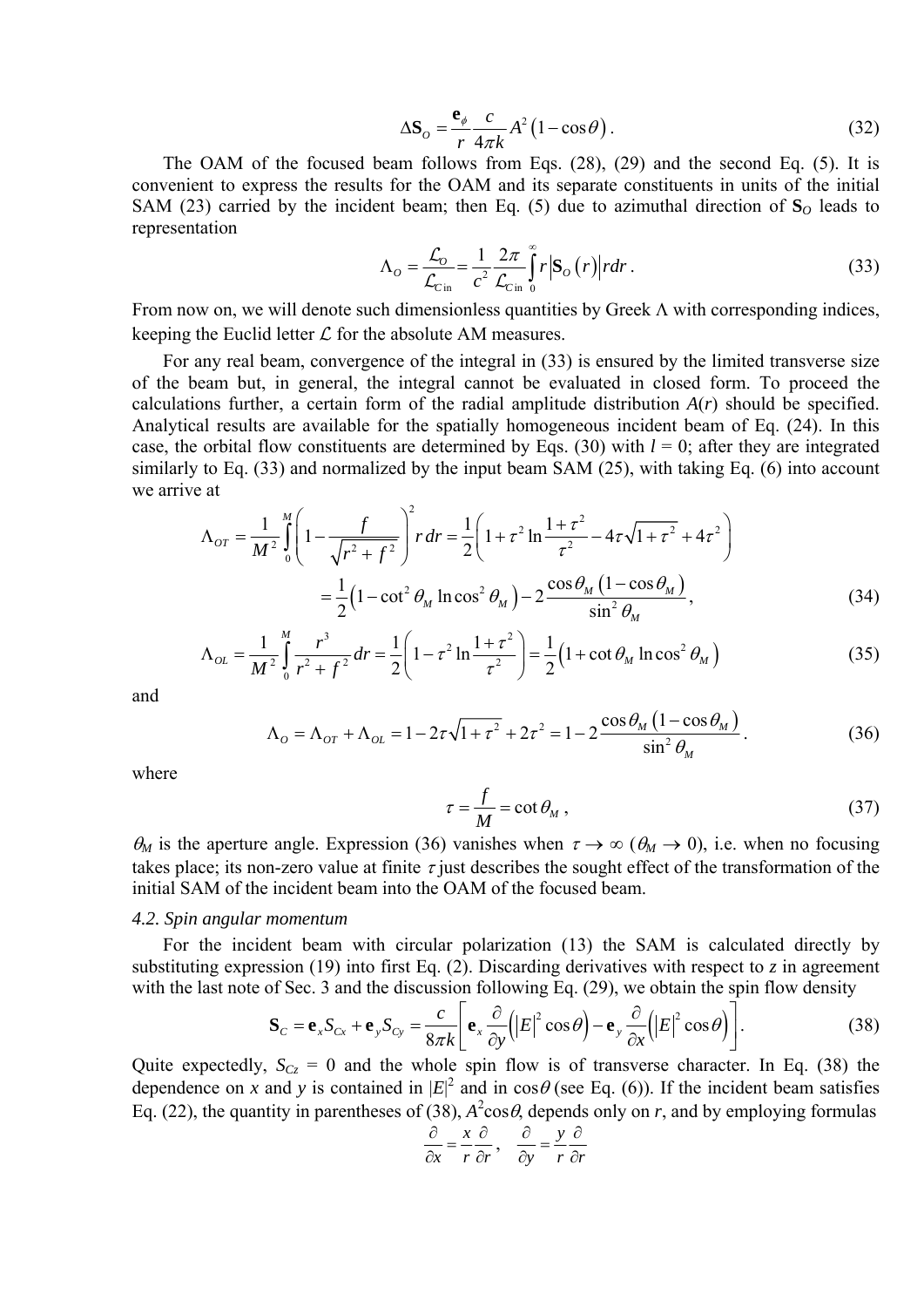and Eq. (6), expression (38) can be transformed to

$$
\mathbf{S}_c = \frac{c}{8\pi k} \frac{\mathbf{e}_x y - \mathbf{e}_y x}{r} \frac{\partial}{\partial r} \left( A^2 \cos \theta \right) = \frac{c}{8\pi k} \mathbf{e}_\phi \frac{\partial}{\partial r} \left( A^2 \cos \theta \right) = \frac{c}{8\pi k} \mathbf{e}_\phi \cos \theta \left( A^2 \frac{r}{r^2 + f^2} - \frac{\partial A^2}{\partial r} \right). \tag{39}
$$

Note that in full agreement with the spin flow nature due to which it is always directed along the constant-level lines of function  $s_3(x, y)$  [21,22] – now circumferences centered at axis  $z$  – the radial component of  $S_C$  vanishes. For the homogeneous incident beam of Eq. (24), Eq. (39) can be simplified to

$$
\mathbf{S}_c = \mathbf{e}_{\phi} \frac{c}{8\pi k} E_0^2 \frac{fr}{(r^2 + f^2)^{3/2}}.
$$
 (40)

Expression (40) tends to zero when  $f \rightarrow 0$  (cos $\theta \rightarrow 1$ ) which means that at extremely strong focusing the spin flow is likely to completely convert into the orbital form of the transverse energy circulation. However, it also disappears when  $f \rightarrow \infty$  (no focusing) which is in compliance with the fact that in spatially homogeneous beams with circular polarization the macroscopic spin flow is absent [21,32].

The SAM associated with this flow is calculated by means of first Eq. (5). Analytical results, again, will be obtained for the homogeneous incident beam satisfying Eqs. (22) and (24). Then the first Eq.  $(5)$  and Eq.  $(25)$  give

$$
\Lambda_{CI} = \frac{\mathcal{L}_{CI}}{\mathcal{L}_{C\text{in}}} = \frac{1}{8\pi\omega} \frac{1}{\mathcal{L}_{C\text{in}}} \int |\mathbf{r} \times \mathbf{S}_C| r dr d\phi
$$
  
=  $\frac{E_0^2 f}{4\omega} \frac{1}{\mathcal{L}_{C\text{in}}} \int_0^M \frac{r^3 dr}{(r^2 + f^2)^{3/2}} = \tau \left( \sqrt{1 + \tau^2} + \frac{\tau^2}{\sqrt{1 + \tau^2}} - 2\tau \right) = \frac{\cos \theta_M (1 - \cos \theta_M)^2}{\sin^2 \theta_M}.$  (41)

This expression represents the SAM associated with the macroscopic spin flow inside the considered cross section area. However, for beams with abrupt transverse boundary this is only a part of the total SAM [4,32]. The full SAM carried by such a beam includes also the boundary contribution which is determined as

$$
\Lambda_{CB} = \frac{1}{16\pi\omega} \frac{1}{\mathcal{L}_{Cin}} \oint_{M} \text{Im}(\mathbf{E}^* \times \mathbf{E})_z |\mathbf{r} \times d\mathbf{r}| = \frac{1}{2\pi M^2} \oint_{M} \cos \theta |\mathbf{r} \times d\mathbf{r}| = \frac{\tau}{\sqrt{1 + \tau^2}} = \cos \theta_M ; \quad (42)
$$

here the integral has been taken along the circumference bounding the beam cross section. Adding both contributions provides the whole SAM of the transformed beam

$$
\Lambda_C = \Lambda_{CI} + \Lambda_{CB} = 2\tau \left( \sqrt{1 + \tau^2} - \tau \right) = 2 \frac{\cos \theta_M \left( 1 - \cos \theta_M \right)}{\sin^2 \theta_M}.
$$
(43)

It is instructive to verify this result by the elementary estimates, following to the way described in Ref. [14]. Due to (21), before the focusing, an element *dw* of the beam cross section carries the SAM  $\mathcal{L}'_{\text{Cin}}dw$ ; after the focusing, its longitudinal component reduces to  $\mathcal{L}'_{\text{Cin}}dw\cos\theta$  (see Fig. 1). The whole SAM of the focused beam can thus be found by integrating this quantity over the whole beam cross section,

$$
\frac{E_0^2}{4\pi\omega} \frac{1}{\mathcal{L}_{\text{C}}_{\text{in}}} \int \cos\theta \, r dr d\phi = \frac{2f}{M^2} \int_0^M \frac{r dr}{\sqrt{r^2 + f^2}} = 2\tau \left( \sqrt{1 + \tau^2} - \tau \right),\tag{44}
$$

which exactly coincides with (43). This serves an additional witness to the relevance of the accepted model. We can also remark that when the focusing action disappears (at  $\tau \to \infty$ ,  $\theta_M \to 0$ ), results (43) and (44) tend to 1, i.e. the output beam SAM quite expectedly reduces to the SAM of the unperturbed incident beam. In all other cases, the resulting SAM of the output beam (43) or (44) is less than the incident beam AM, which implies that a part of the initial SAM is transformed to the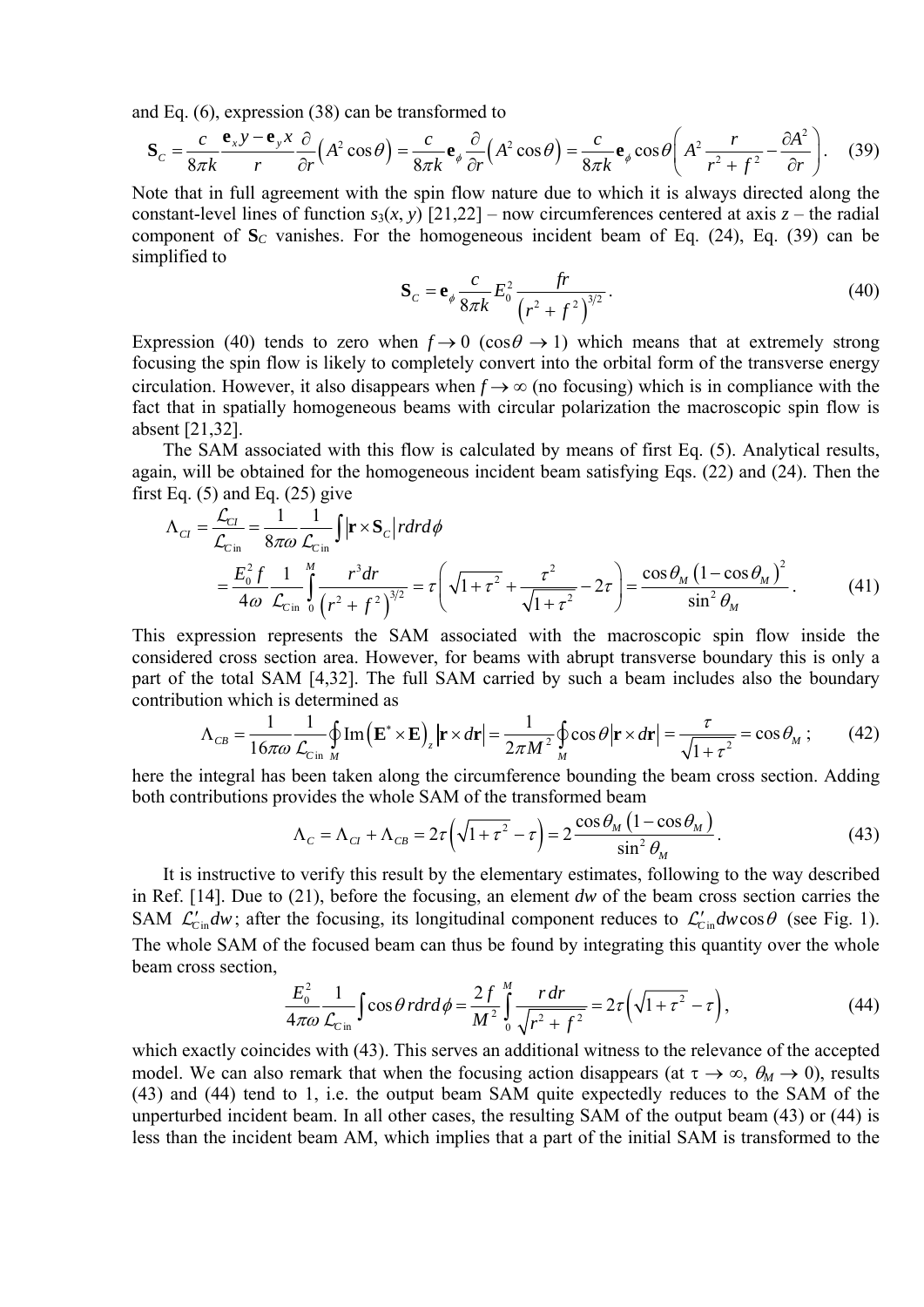orbital one. That this is really so, follows directly from confronting Eqs.(43) and (36), which readily gives

$$
\Lambda = \Lambda_o + \Lambda_c = 1, \tag{45}
$$

in agreement with the AM conservation requirements.

### **5. Results and discussion**

The main importance of Eqs.  $(34) - (36)$  and  $(41) - (43)$  is that they enable to study the process of the spin-to-orbital AM conversion in a simple analytical manner, with explicit exhibition of involved factors and their interaction. As an example, the main regularities of the AM transformation upon focusing the spatially homogeneous incident beam, that satisfies Eqs. (13), (22) and (24), are illustrated by Fig. 4. It presents how the AM related quantities  $(34) - (36)$  and  $(41) - (43)$  depend on the aperture angle  $\theta_M$  defined by Eq. (37). It is seen that, indeed, the OAM Λ*OL* associated with longitudinal field *Ezf* dominates; however, the contribution associated with the transverse field components Λ*OT* also exists and rapidly grows with the focusing strength so that it becomes commensurable with Λ*OL* at very strong focusing. In accordance with reasoning of Sec. 3, below Eq. (25), the Λ*OL* can be associated with the vortex-type OAM while the Λ*OT* represents the asymmetry OAM component [30] of the focused beam. In the limit  $\theta_M \rightarrow 90^\circ$  both OAM contributions appears to be equal and their sum reaches the initial SAM value. Apparently, the whole SAM tends to zero, i.e. is fully converted to the OAM. The conclusion about the 100% AM conversion may seem too rigorous and contradicts to more accurate calculations [14,17,18]. This controversy can be attributed to the model approximations; besides, the focusing angles close to 90°, where the predicted effect is anticipated, do not seem to be physically realizable.



Fig. 4. AM constituents of the focused spatially homogeneous circularly polarized beam vs aperture angle; each curve is marked by the corresponding quantity notation from Eqs.  $(34) - (36)$  and  $(41) - (43)$ .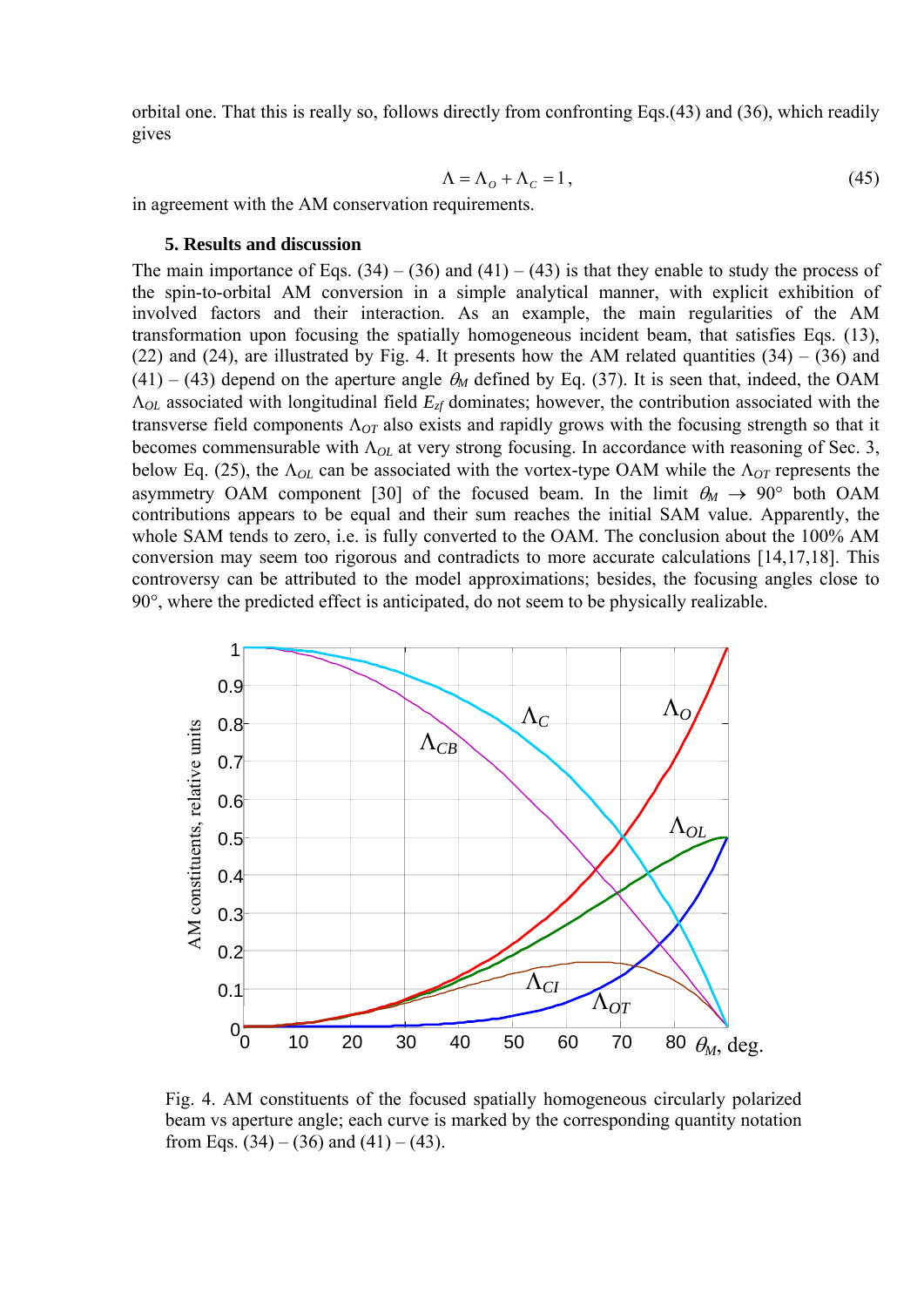As could be expected, almost the whole SAM of the focused beam is associated with the beam boundary (curve  $\Lambda_{CB}$  lies higher than curve  $\Lambda_{CD}$ ) because the beam amplitude distribution is close to homogeneous and does not vanish at the beam transverse boundary (see, e.g., Eqs. (17)). With stronger focusing, the output beam spatial inhomogeneity becomes more essential, and contributions  $\Lambda_{CB}$  and  $\Lambda_{CI}$  approach together but practical importance of this effect is minor because the whole SAM in these conditions is very small. The whole beam AM always obeys the conservation law (45).

However, the value of the developed approach extends far beyond the possibility to analyze the transformation of the spatially homogeneous beam of Eq. (24). It can be easily applied to more realistic spatially inhomogeneous beams. In this case analytical formulas for the AM constituents  $(34) - (36)$  and  $(41) - (43)$  used in Fig. 2 are not valid but equations describing the transformed field (9), (11) and (16) – (20) are still correct. So the spin flow can be computed directly from Eq. (38) and the orbital one follows from Eqs. (26) – (29). Then  $\mathcal{L}_{CI}$  can be calculated by substitution of  $\mathbf{S}_C$  into the first Eq. (5) and  $\mathcal{L}_{OT}$ ,  $\mathcal{L}_{OL}$  similarly ensue from  $\mathbf{S}_{OT}$ ,  $\mathbf{S}_{OL}$  and the second Eq. (5). The boundary part of the SAM can be determined via the first Eq. (42) where the contour of integration should be replaced with boundary of the domain used for numerical integration in first Eq. (5). Dimensionless quantities Λ*C*, Λ*OT* and Λ*OL* are formed with employment of normalization integral (23).

The results for the simplest representatives of the Laguerre-Gaussian family are displayed in Fig. 5. The incident beams are supposed circularly polarized (satisfy Eqs. (13) or (15)) with the initial amplitude distribution of Eq. (22) with

$$
A(r) = Cr^{|l|} \exp\left(-\frac{r^2}{2b^2}\right) \tag{46}
$$

where *C* is inessential normalization constant; behavior of the output beam AM characteristics is studied in their dependence on the effective aperture angle

$$
\theta_b = \arccot\left(\frac{f}{b}\right). \tag{47}
$$

A general comment to Fig. 5 is that due to transverse confinement of the involved beams, the beam amplitude at the integration domain boundary practically vanishes together with the associated SAM contribution  $\Lambda_{CB}$ , and the whole SAM of the focused beam is thus determined by  $\Lambda_{CD}$ . With allowance for this inessential remark, direct comparison of Fig. 5a and Fig. 4 witnesses that the case of Gaussian beam differs only by some quantitative variations from the case of spatially homogeneous beam. This allow us to hope that analytical formulas of the above section can be used, at least as a first approximation, for description of the spin-to-orbital AM transformations for various incident beams with wide range of spatial configurations. Herewith, it may be necessary to find an appropriate equivalent of the aperture angle (37): it is a great deal of fortune that for the Gaussian beam (46), the "natural" choice (47) provides apparently good result.

When  $l \neq 0$ , Eqs. (22) and (46) provide examples of the AM transformation for beams initially possessing both the SAM and OAM. The simplest cases of  $l = 1$  and  $l = -1$  are illustrated by Figs. 5b, c. In both cases, focusing leads to transformation of the initial SAM into the orbital one, which is added to the initial OAM of the beam. In this case, the transverse-field constituents of the OAM (curves  $\Lambda_{OT}$ ) are no longer associated with the asymmetry part of the OAM, since the incident beam carries the OAM which belongs to the transverse field components and is of the vortex character [4,30]. If the initial SAM and OAM are of the same sense, Eqs. (17), (22) and (46) show that the transverse field components of the focused beam carry the first-order optical vortices while the vortex in  $E_{z}$  is double-charged. The OAM absolute value grows due to focusing (Fig. 5b), and ultimately the whole beam AM becomes of the orbital nature.

When the initial SAM and OAM are opposite  $(l = -1, F$ ig. 5c), analogous reasoning show that components  $E_{xf}$ ,  $E_{yf}$  in (17) possess vortices of charge –1 and  $E_{xf}$  looses the phase singularity. The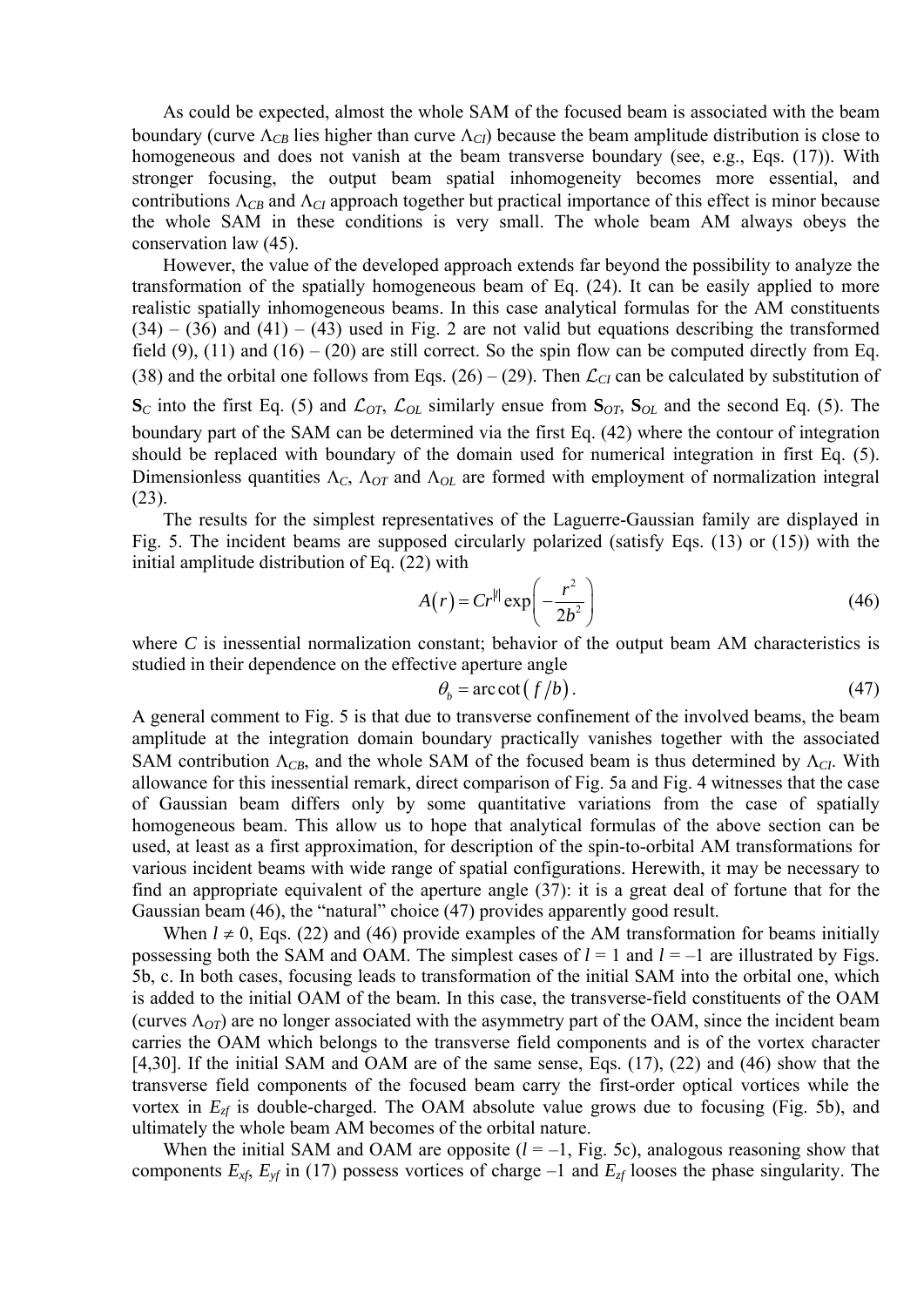

Fig. 5. Behavior of the AM constituents upon focusing the left-polarized beams of Eq. (13) with initial spatial inhomogeneity of Eqs. (22), (46): (a) Gaussian beam  $(l =$ 0), (b) Laguerre-Gaussian beam with equal spin and orbital AMs  $(l = 1)$  and  $(c)$ Laguerre-Gaussian beam with initially opposite spin and orbital AMs  $(l = -1)$ . Each curve is marked by the corresponding quantity notation,  $\theta_b$  is given by Eq. (47).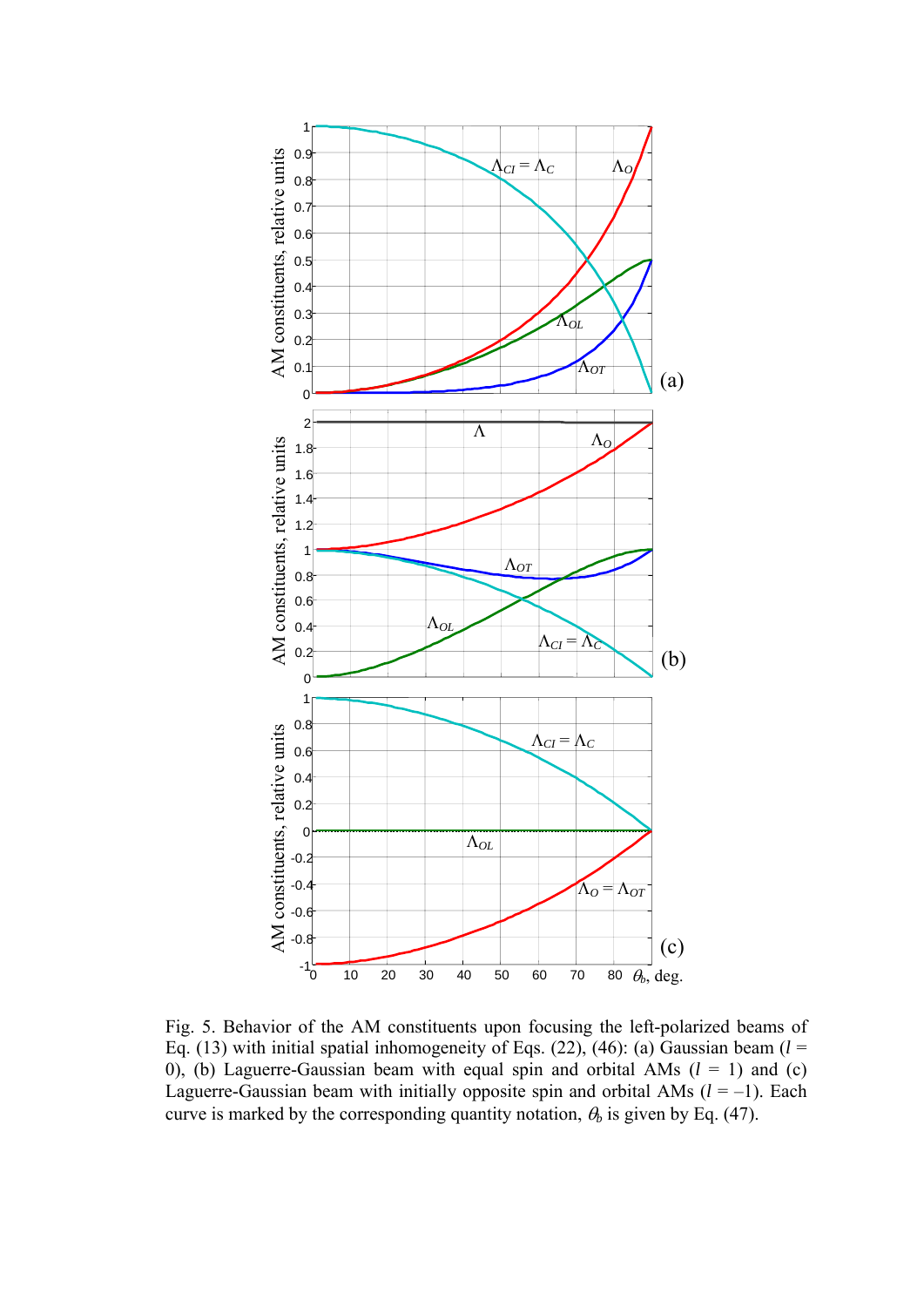longitudinal field contribution to the output beam OAM vanishes (curve Λ*OL* coincides with the horizontal axis) and the whole OAM of the focused beam is associated with the transverse field components (curves Λ*O* and Λ*OT* are the same). Of course, the OAM arising from the converted SAM is opposite to the initial OAM and compensates it up to full vanishing at  $\theta_b \rightarrow 90^\circ$ . The total beam AM is always constant in all cases ( $\Lambda = 1$  in Fig. 5a,  $\Lambda = 2$  in Fig. 5b and  $\Lambda = 0$  in Fig. 5c).

## **6. Conclusion**

The model of the spin-to orbital AM conversion in strongly focused beams, presented in this paper, allows to describe, in a simple analytical manner, the main regularities of the conversion process, its dependence on the conversion parameters (focal length, aperture angle) and provides clear physical interpretation of the results obtained. Despite that explicit analytical formulas are only available for the case of spatially homogeneous incident beam, their value is noticeably wider. Numerical calculations for the beam with Gaussian transverse intensity distribution have shown that the simple analytical results obtained for the flat-top beam provide perfect qualitative and reasonable quantitative description of the spin-to-orbital conversion of spatially inhomogeneous non-vortex beams.

Due to the model simplicity, it retains the physical transparency even in cases where the numerical calculations are indispensable. The model can be easily generalized to admit the elliptically polarized and asymmetric incident beams: in such cases, Eqs. (13) and (22) should be replaced but the crucial equations  $(9) - (12)$ ,  $(26) - (29)$  and  $(38)$  are still correct and can be used for evaluation of the spin and orbital flows with subsequent calculation of the SAM and OAM by means of Eqs.  $(5)$ .

However, the model limitations should also be recognized. The model is essentially of the geometric-optics character: we derived the transformation rules (9) for a ray, and apparently planewave plane parameters of (9) explicitly depend on the transverse coordinate via  $\theta$ . Therefore, diffraction effects appear outside the consideration, in particular, we do not account for the edge diffraction even in case of the flat-top incident beam of Eq. (24). Another important note is that the transformed field of our model (for example, what is described by Eqs. (9)) is, in fact, imaginary one and can hardly exist somewhere in the real physical space. At the same time, the SAM and OAM calculated from this field are expected to be much closer to reality (see the notes at the end of Sec. 2).

All the above drawbacks are inherent in the model and cannot be removed without destroying its main advantages: mathematical simplicity and physical transparency. Hence, it will hardly be acceptable for accurate computations and quantitative experimental data analyses. Nevertheless, it can be relevant and helpful for qualitative study of the spin-to-orbital transformations of beams with complex spatial or polarization structure and for the physical interpretation of the spin-to-orbital AM conversion in strongly focused beams, e.g. in the teaching practice.

## **References**

- [1] L. Allen, M.J. Padgett, M. Babiker, Orbital angular momentum of light, Prog. Opt. 39 (1999) 291–372.
- [2] M.S. Soskin, M.V. Vasnetsov, Singular optics, Prog. Opt. 42 (2001) 219–276.
- [3] S. Franke-Arnold, L. Allen, M. Padgett, Advances in optical angular momentum, Laser & Photon. Rev. 2 (2008) No. 4, 299–313.
- [4] A. Bekshaev, M. Soskin, M. Vasnetsov, Paraxial Light Beams with Angular Momentum, Nova Science Publishers, New York, 2008.
- [5] M.R. Dennis, K. O'Holleran, M.J. Padgett, Singular optics: Optical vortices and polarization singularities, Prog. Opt., 53 (2009) 293–364.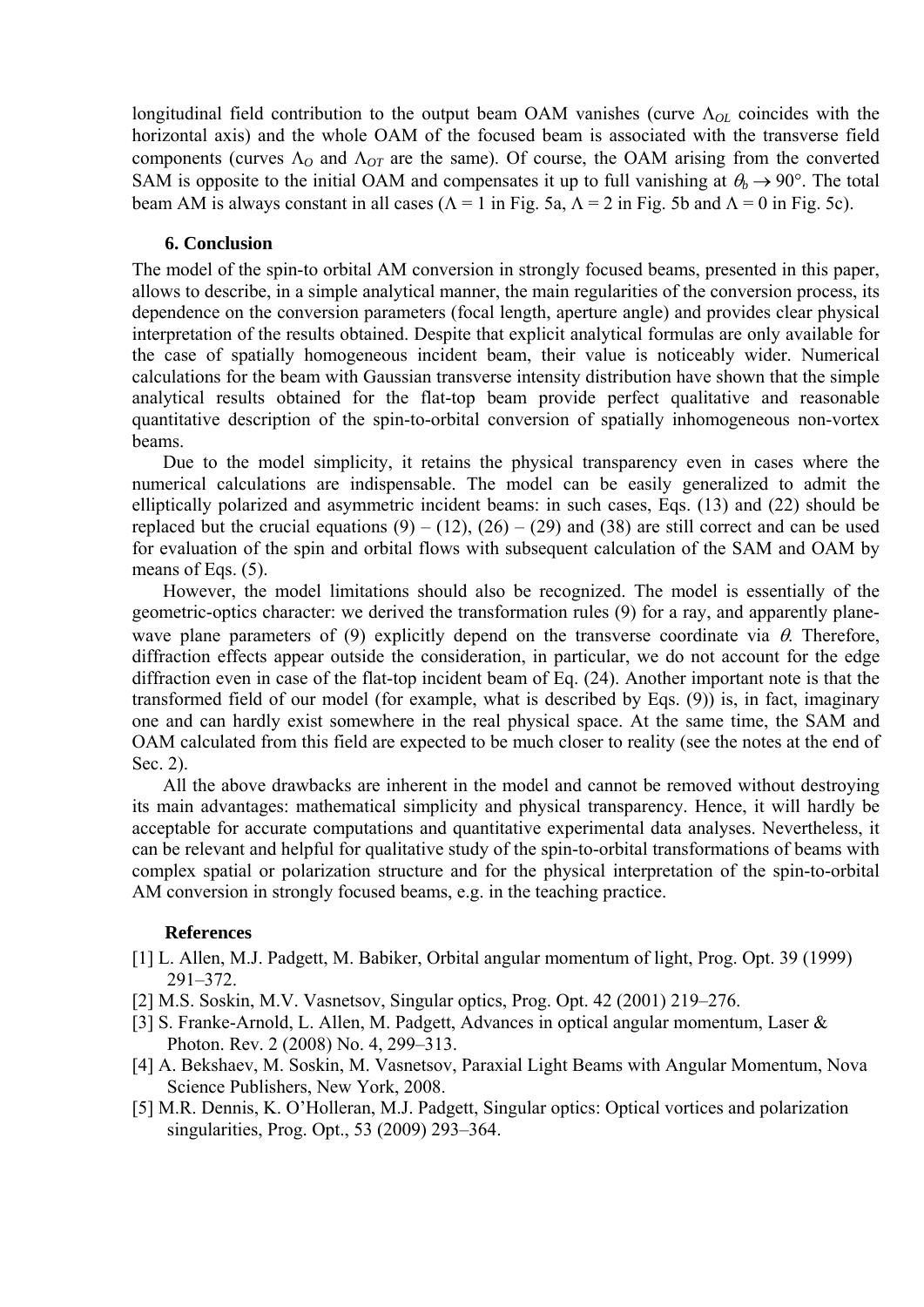- [6] T.A. Nieminen, J. Higuet, G. Knoner, V.L.Y. Loke, S. Parkin, W. Singer, N.R. Heckenberg, H. Rubinsztein-Dunlop, Optically driven micromachines: progress and prospects, Proc. SPIE 6038 (2006) 237–245.
- [7] H. He, M.E.J. Friese, N.R. Heckenberg, H. Rubinsztein-Dunlop, Direct observation of transfer of angular momentum to absorptive particles from a laser beam with a phase singularity, Phys. Rev. Lett., 75 (1995) 826–829.
- [8] N.B. Simpson, K. Dholakia, L. Allen, M.J. Padgett, Mechanical equivalence of spin and orbital angular momentum of light: an optical spanner, Opt. Lett., 22 (1997) 52–54.
- [9] A.T. O'Neil, I. MacVicar, L. Allen, M.J. Padgett, Intrinsic and extrinsic nature of the orbital angular momentum of a light beam, Phys. Rev. Lett. 88 (2002) 053601.
- [10] V. Garces-Chavez, D. McGloin, M.D. Summers, A. Fernandez-Nieves, G.C. Spalding, G. Cristobal, K. Dholakia, The reconstruction of optical angular momentum after distortion in amplitude, phase and polarization, J. Opt. A: Pure Appl. Opt. 6 (2004) S235–S238.
- [11] J.D. Jackson Classical Electrodynamics, 3rd Edition, Wiley, New York, 1999.
- [12] L. Allen, M.V. Beijersbergen, R.J.C. Spreeuw, J.P. Woerdman, Orbital angular momentum of light and the transformation of Laguerre-Gaussian modes, Phys. Rev. A 45 (1992) 8185–8189.
- [13] S.M. Barnett, Optical angular momentum flux, J. Opt. B: Quantum Semiclass. Opt. 4 (2002) S1–S10.
- [14] T.A Nieminen, A.B. Stilgoe, N.R. Heckenberg, H. Rubinsztein-Dunlop, Angular momentum of a strongly focused Gaussian beam, J. Opt. A: Pure Appl. Opt. 10 (2008) 115005.
- [15] Z. Bomzon, M. Gu, J. Shamir, Angular momentum and geometrical phases in tight-focused circularly polarized plane waves, Appl. Phys. Lett. 89 (2006) 241104.
- [16] [Y. Zhao](http://scitation.aip.org/vsearch/servlet/VerityServlet?KEY=ALL&possible1=Zhao%2C+Yiqiong&possible1zone=author&maxdisp=25&smode=strresults&aqs=true), [J. S. Edgar](http://scitation.aip.org/vsearch/servlet/VerityServlet?KEY=ALL&possible1=Edgar%2C+J.+Scott&possible1zone=author&maxdisp=25&smode=strresults&aqs=true), [G. D. M. Jeffries,](http://scitation.aip.org/vsearch/servlet/VerityServlet?KEY=ALL&possible1=Jeffries%2C+Gavin+D.+M.&possible1zone=author&maxdisp=25&smode=strresults&aqs=true) [D. McGloin,](http://scitation.aip.org/vsearch/servlet/VerityServlet?KEY=ALL&possible1=McGloin%2C+David&possible1zone=author&maxdisp=25&smode=strresults&aqs=true) [D. T. Chiu](http://scitation.aip.org/vsearch/servlet/VerityServlet?KEY=ALL&possible1=Chiu%2C+Daniel+T.&possible1zone=author&maxdisp=25&smode=strresults&aqs=true), Spin-to-orbital angular momentum conversion in a strongly focused optical beam, Phys. Rev. Lett. 99 (2007), 073901.
- [17] P.B. Monteiro, P.A. Maia Neto, H.M. Nussenzveig, Angular momentum of focused beams: Beyond the paraxial approximation, Phys. Rev. A 79 (2009) 033830.
- [18] B. Chen, J. Pu, Tight focusing of elliptically polarized vortex beams, Appl. Opt. 48 (2009) 1288–1294.
- [19] R.K. Singh, P. Senthilkumaran, K. Singh, Tight focusing of linearly and circularly polarized vortex beams; effect of third-order spherical aberration, Optics and Lasers in Engineering, 47 (2009) 831–841.
- [20] M.V. Berry Optical currents, J. Opt. A: Pure Appl. Opt. 11 (2009) 094001.
- [21] A.Ya. Bekshaev, M.S. Soskin, Transverse energy flows in vectorial fields of paraxial beams with singularities, Opt. Commun. 271 (2007) 332–348.
- [22] A. Bekshaev, M. Soskin, Transverse energy flows in vectorial fields of paraxial light beams, Proc. SPIE 6729 (2007) 67290G.
- [23] M.V. Berry, Paraxial beams of spinning light, Proc. SPIE 3487 (1998) 6–11.
- [24] E. Wolf, Electromagnetic diffraction in optical systems. I. An integral representation of the image field, Proc. R. Soc. Lond. A 253 (1959) 349–357.
- [25] B. Richards, E. Wolf, Electromagnetic diffraction in optical systems. II. Structure of the image field in an aplanatic system, Proc. R. Soc. Lond. A 253 (1959) 358–379.
- [26] T.A. Nieminen, H. Rubinsztein-Dunlop, N.R. Heckenberg, Multipole expansion of strongly focussed laser beams, Journal of Quantitative Spectroscopy and Radiative Transfer 79-80 (2003) 1005–1017.
- [27] T.A. Nieminen, G. Knoner, N.R. Heckenberg, H. Rubinsztein-Dunlop, Laser Manipulation of Cells and Tissues (Methods in Cell Biology, vol. 82) ed. M.W. Berns and K.O. Greulich (Amsterdam: Elsevier, 2007). Ch. 6, 207–236.
- [28] M. Born, E. Wolf, Principles of Optics, 4<sup>th</sup> Edition, Pergamon Press, Oxford, 1970.
- [29] W.A. Shurkliff, Polarized Light, Harvard University Press, Cambridge, Massachusetts, 1962.